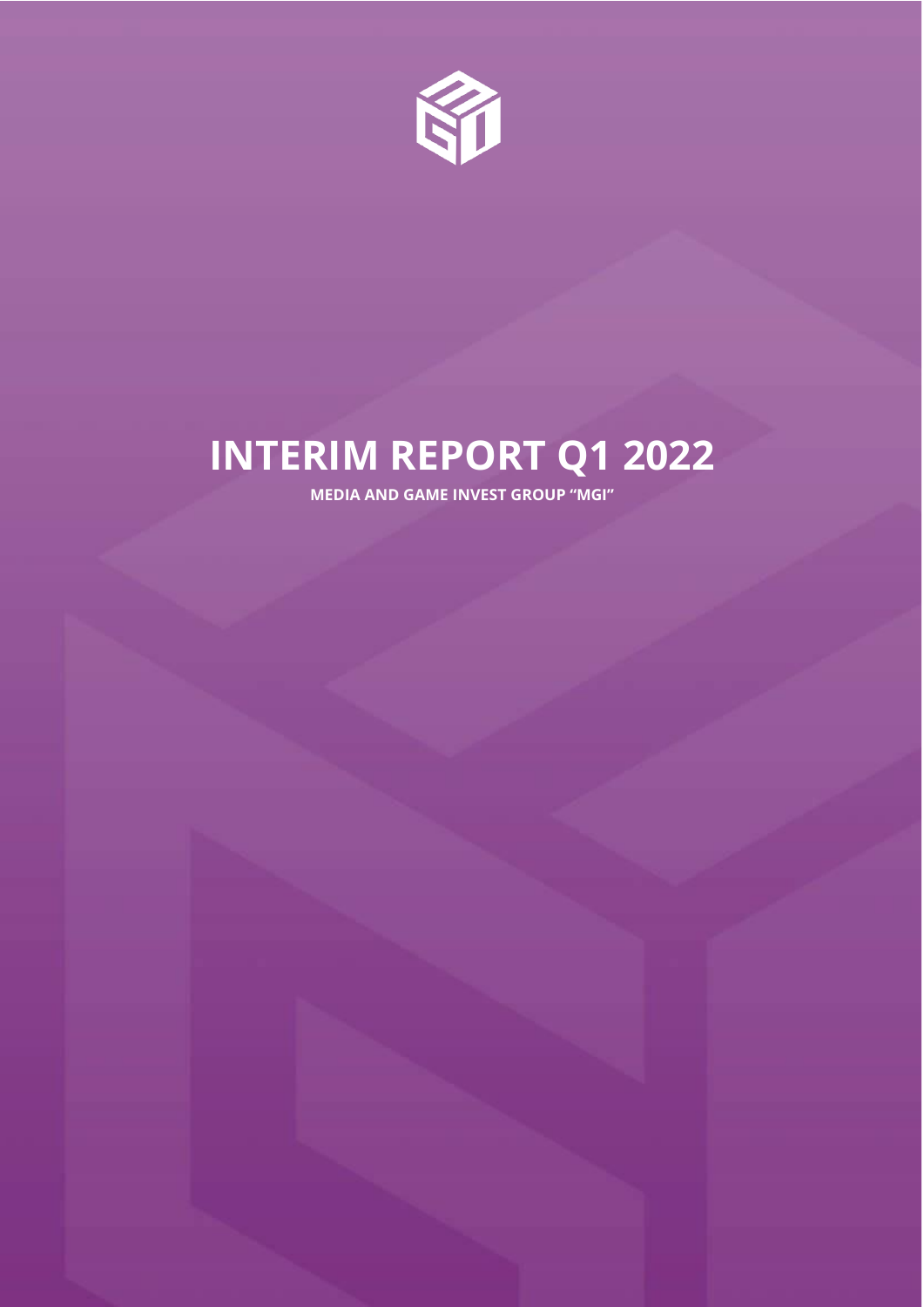



# **INTERIM REPORT Q1 2022**

**MediaandGameInvest SE"MGI"** All figures are preliminary consolidated group figures

## **18% ORGANIC REVENUE GROWTH AND 26% INCREASE IN SOFTWARE CLIENTS**

*"We are pleased to report a successful start into 2022, exceeding the expected revenue and EBITDA growth rates reflected in our 2022 Guidance. Following the transformation into an Advertising Software Platform with our own first-party games content, we were again able to show strong organic growth, with 18% organic growth in Q1`22, which tends to be a seasonally softer quarter in the advertising industry. In line with this growth, we were also able to increase the number of our software clients by almost 26%. This encouraging performance is underlined by our strong profitability as well as cash generation capability. Despite record investments in personnel to fuel further growth, we achieved an adj. EBITDA margin of 27% as well as an operating cash flow of EUR 16.3m, which reflects an increase of 45% compared to Q1' 21. With further investments into longterm organic growth, which are also reflected in our additional staffing initiatives, we are incredibly well-positioned for further strong organic growth in the coming quarters and years.",* says Remco Westermann, CEO & Chairman of MGI*.*

# **HIGHLIGHTSQ12022**

- **• NetRevenues** amounted to 65.9 mEUR (Q1'21: 51.9 mEUR), an increase of 27% compared to Q1'21, where 18% was contributed by Organic Revenue Growth.
- **• Adj. EBITDA** amounted to 17.6 mEUR (Q1'21: 13.5 mEUR), an increase of 30%.
- **• Adj. EBIT** amounted to 13.6 mEUR (Q1'21: 9.3 m EUR), which is an increase of 45%.
- **• Adj. Net Result** amounted to 5.7 mEUR (Q1'21: 4.9 mEUR), an increase of 16%.
- **• Net Interest-Bearing Debt** as of March 31, 2022 amounted to 219.7 mEUR (December 31, 2021: 198.6 mEUR).
- **• Leverage Ratio** amounted to 2.9x as of March 31, 2021 (2.8x as per December 31, 2021).
- **• Cash and Cash Equivalents** including credit lines amounted to 169.2 mEUR as of March 31, 2022, compared to 188.9 mEUR as of December 31, 2021. This decrease was primarily due to the first earn-out payment related to the KingsIsle acquisition achieving certain revenue targets
- **• Earnings Per Share (EPS)** undiluted / diluted amounted to EUR 0.02 (Q1'21: undiluted / diluted EUR 0.02). EPS undiluted / diluted adjusted for PPA-amortization amounted to EUR 0.04 (Q1'21: undiluted / diluted EUR 0.04).

## **SELECTED KEY PERFORMANCE INDICATORS, MGI GROUP**

| In mEUR                       | <b>Q1 2022</b> | <b>Q1 2021</b> | <b>FY 2021</b> |  |
|-------------------------------|----------------|----------------|----------------|--|
| <b>Net Revenues</b>           | 65.9           | 51.9           | 252.2          |  |
| <b>YoY Growth in revenues</b> | 27%            | 96%            | 80%            |  |
| <b>EBITDA</b>                 | 16.9           | 12.1           | 65             |  |
| <b>EBITDA</b> margins         | 26%            | 23%            | 26%            |  |
| Adj. EBITDA                   | 17.6           | 13.5           | 71.1           |  |
| Adj. EBITDA margins           | 27%            | 26%            | 28%            |  |
| Adj. EBIT                     | 13.6           | 9.3            | 54.8           |  |
| Adj. EBIT margins             | 21%            | 18%            | 22%            |  |
| Adj. Net Result               | 5.7            | 4.9            | 28.0           |  |
| Adj. Net Result margins       | 9%             | 9%             | 11%            |  |
|                               |                |                |                |  |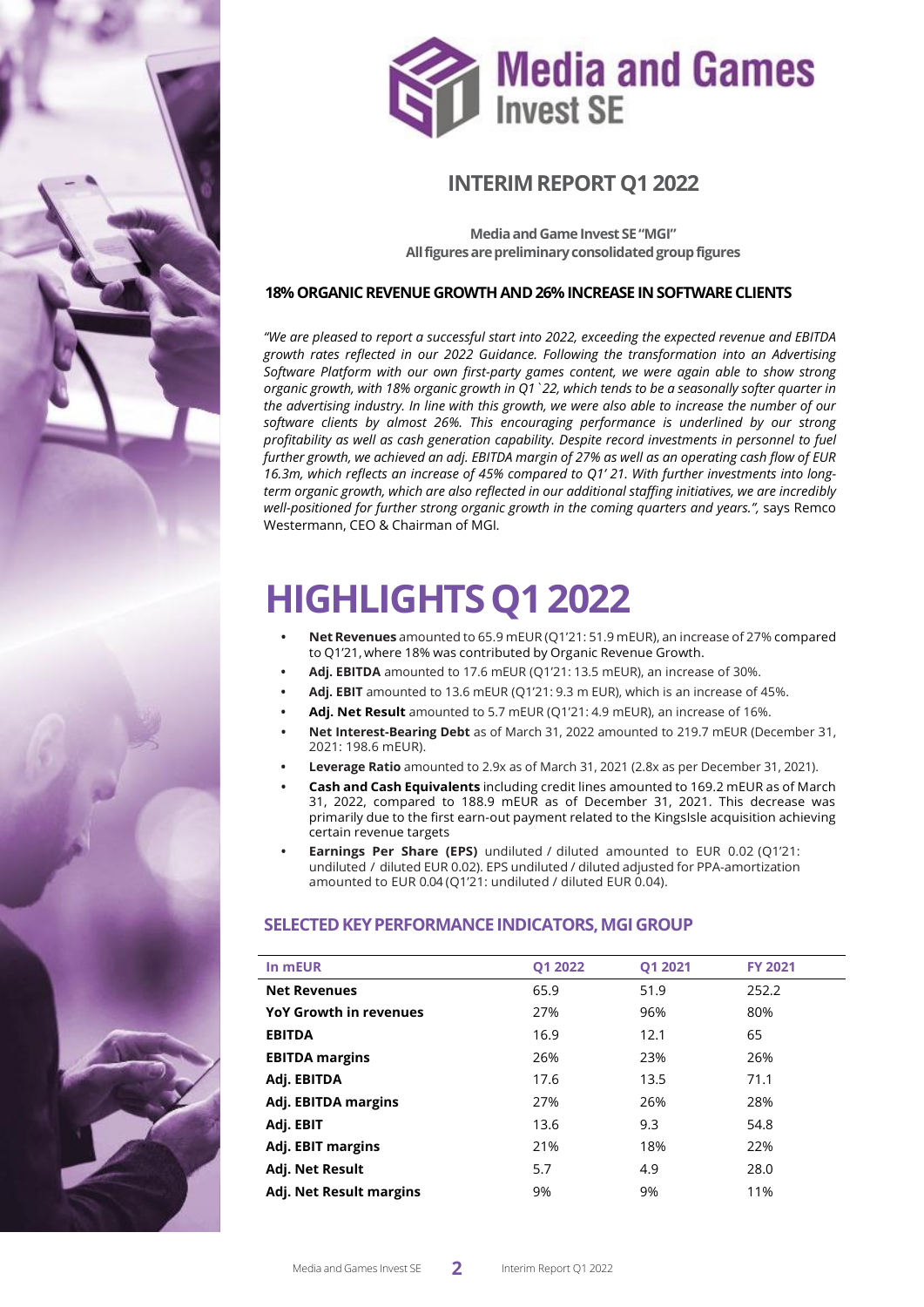

# **A WORD FROM REMCO WESTERMANN, CEO**

*"We are pleased to report a successful start to 2022, exceeding the expected revenue and EBITDA growth rates reflected in our 2022 Guidance. Following the transformation into an Advertising Software Platform with our own first-party games content, we were again able to realize strong organic growth in Q1`22 (+18%), which tends to be a seasonally softer quarter in the advertising industry. We were also able to substantially increase the number of our software clients (+26%), which is a good basis to drive further growth throughout the rest of the year. This encouraging performance is underlined by our strong profitability as well as cash generation capability. Despite record investments in personnel to fuel further growth, we achieved an adj. EBITDA margin of 27% as well as an operating cash flow of EUR 16.3m which reflects a year-over-year increase of 45%. With further investments into long-term organic growth, which are also reflected in our additional staffing initiatives, we are incredibly well-positioned for further strong organic growth in the coming quarters and years.* 

*Not only were we able to add new software clients to our platform, but we were once more able to increase sales volumes of our existing software clients. This is reflected by a remarkable net dollar expansion rate of 125%. Core elements of this success are our strong team, our first-party games content and our expertise in cross-channel campaigns for brands.* 

*With more than 5,000 casual and mobile games and more than 10 premium games in our portfolio, +800 million registered players, and more than 5,000 direct publisher integrations via our SDKs connecting up to two billion users, we have built one of the largest proprietary first-party data platforms in the advertising market.*

*First-party data is used to feed proprietary algorithms and artificial intelligence applications to learn and to improve performance for the advertisers, as well as for the publishers. By taking an omnichannel approach, rather than focusing on just one channel, we expect this "learning process" to further improve and give us a significant competitive advantage, although we are expecting another one or two years for this strategy to fully come to fruition.* 

*In an advertising market which is heavily disrupted based on identifiers disappearing, first-party data offers strong advantages, which is why we are fully convinced of its importance in the long term. First-party data enables better targeting and greater transparency in the reporting and monitoring of advertising campaigns and reduces susceptibility to fraud. It also reduces reliance on third-party data, which is increasingly regulated and scarce. Recent changes in the industry have made it hard to predict exactly how much, or which forms, of third-party data will be available in 3, 5, or 10 years. Finally, first-party data allow us to keep a significant share of margin in-house which, otherwise, would be shared with the third-party publishers.* 

*The combination of our games with our advertising technology and our data-centric approach is a notably strong combination which will be bolstered in the future through a combination of organic and acquisitive growth. Our vertically integrated, multi-channel offerings are also a further competitive advantage.* 

*In line with our strategic focus on our Ad-Platform with first-party games data, we have made the purposeful move to focus more of our attention towards mobile games. This has resulted in streamlining the games organization as well as the acquisition of AxesInMotion shortly after the quarter. The AxesInMotion acquisition was accomplished at an attractive multiple based on the growth and synergy potential MGI can offer. The acquisition has also added a strong team to MGI with ample mobile games experience as well as 700 million downloads.*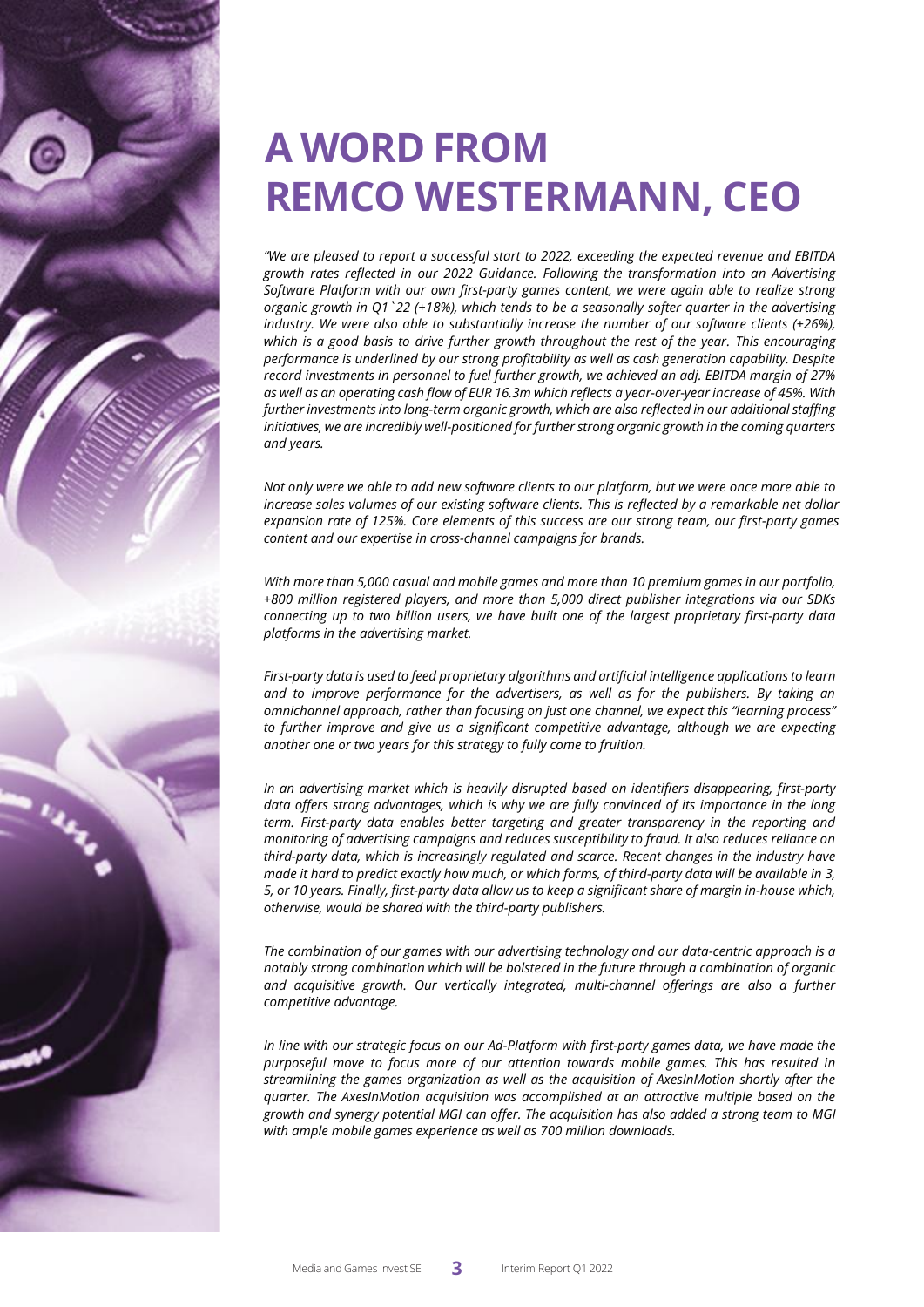

*Based on the nervous general environment with stock markets under pressure, interest rates increasing and the war in Ukraine, we are carefully watching our leverage and decided to raise capital of SEK 300 million (app. EUR 30 million) to finance part of the AxesInMotion acquisition, keeping our leverage at current level. Consequently, we now have substantial cash available for potential further acquisitions, which, in a time of economic pressure, we expect to become more opportune and attractive.*

*A further important focus for us was preparing for our relocation to Sweden, which will substantially improve governance, including the establishment of a nomination committee, as well as preparing proposals for our upcoming AGM. This includes the extension of the board from four to six members and splitting the role of Chairman and CEO. A further achievement was the preparation for trading of MGI shares on OTCQX in the U.S. to improve access for U.S. investors to MGI shares.*

*All in all, I see MGI in a stronger position than ever before in our company's history and we look forward to taking advantage of the opportunities that lie ahead."*

Remco Westermann CEO & Chairman of the Board of MGI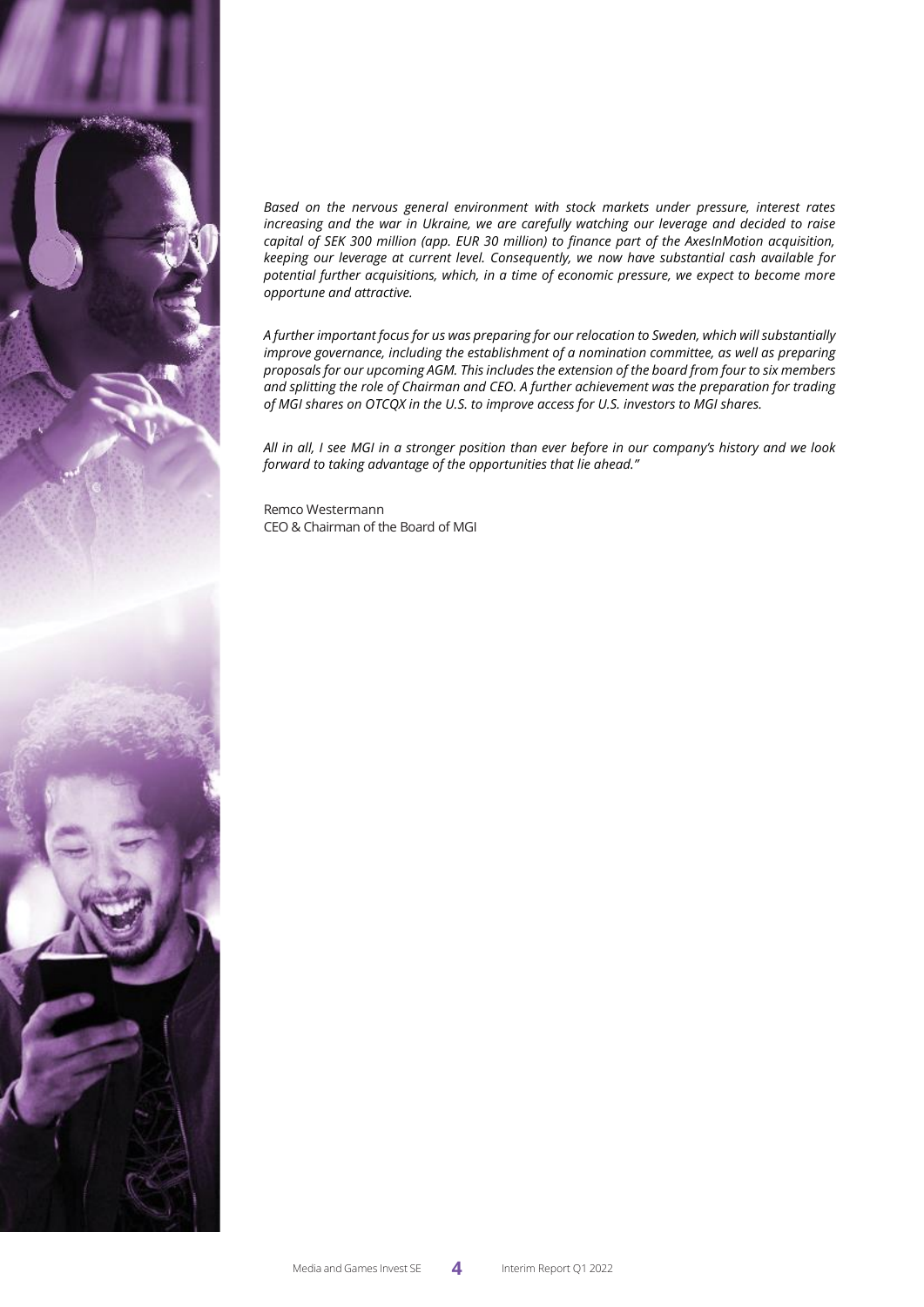

# **FINANCIALPERFORMANCE**

# **CONSOLIDATEDNETREVENUES,EARNINGSANDEXPENSES**

# **THE FIRST QUARTER 2022**

- **• Net Revenues** amounted to 65.9 mEUR (Q1'21: 51.9 mEUR), an increase of 27% compared to Q1'21, where 18% was contributed by Organic Revenue Growth. The growth is based on the strong organic growth activities within MGI's Demand and Supply segment and by the accretive acquisitions (e.g. Smaato) carried out after Q1 2021.
- **• Adj. EBITDA** amounted to 17.6 mEUR (Q1'21: 13.5 mEUR), an increase of 30%. Adj. EBITDA once more outgrew revenues driven by increased scale as well as further synergies in combination with cost savings, which altogether lead to economies of scale and greater efficiencies. Additionally, the more substantial size and profitability of the acquisitions immediately added to the company's profitability.
- **• EBITDA Adjustments** amounted to 0.7 mEUR and were made largely for one-time costs and costs associated with the ESOP program.
- **• Adj. EBITDA Margins** increased by one percentage point during the first quarter of 2022 to 27% (Q1'21: 26%), driven by an overall improved profitability.
- **• EBITDA** amounted to 16.9 mEUR (Q1'21: 12.1 mEUR), an increase of 40%.
- **• EBITDA Margins** increased from 23% to 26%**.**
- **• Adj. EBIT** amounted to 13.6 mEUR (Q1'21: 9.3 mEUR), an increase of 45%.
- **• Adj. EBIT Margin** improved significantly to 21% (Q1'21: 18%).
- **• EBIT Adjustments** consists of the EBITDA adjustments mentioned above plus PPA amortization in the amount of 3.1 mEUR.
- **• EBIT** increased to 9.8 mEUR (Q1'21: 5.4 mEUR).
- **• Adj. Net Result** amounted to 5.7 mEUR (Q1'21: 4.9 mEUR), an increase of 16%.
- **• The Net Result** amounted to 2.5 mEUR (Q1'21: 2.3 mEUR), an increase of 11% resulting from the overall increased profitability of the company. The increase of EBITDA growth was largely offset by increased financial expenses following the bond issues in 2021.
- **• Earnings Per Share (EPS)** undiluted / diluted amounted to EUR 0.02 (Q1'21: undiluted / diluted EUR 0.02). EPS undiluted / diluted adjusted for PPA-amortization amounted to EUR 0.04 (Q1'21: undiluted / diluted EUR 0.04).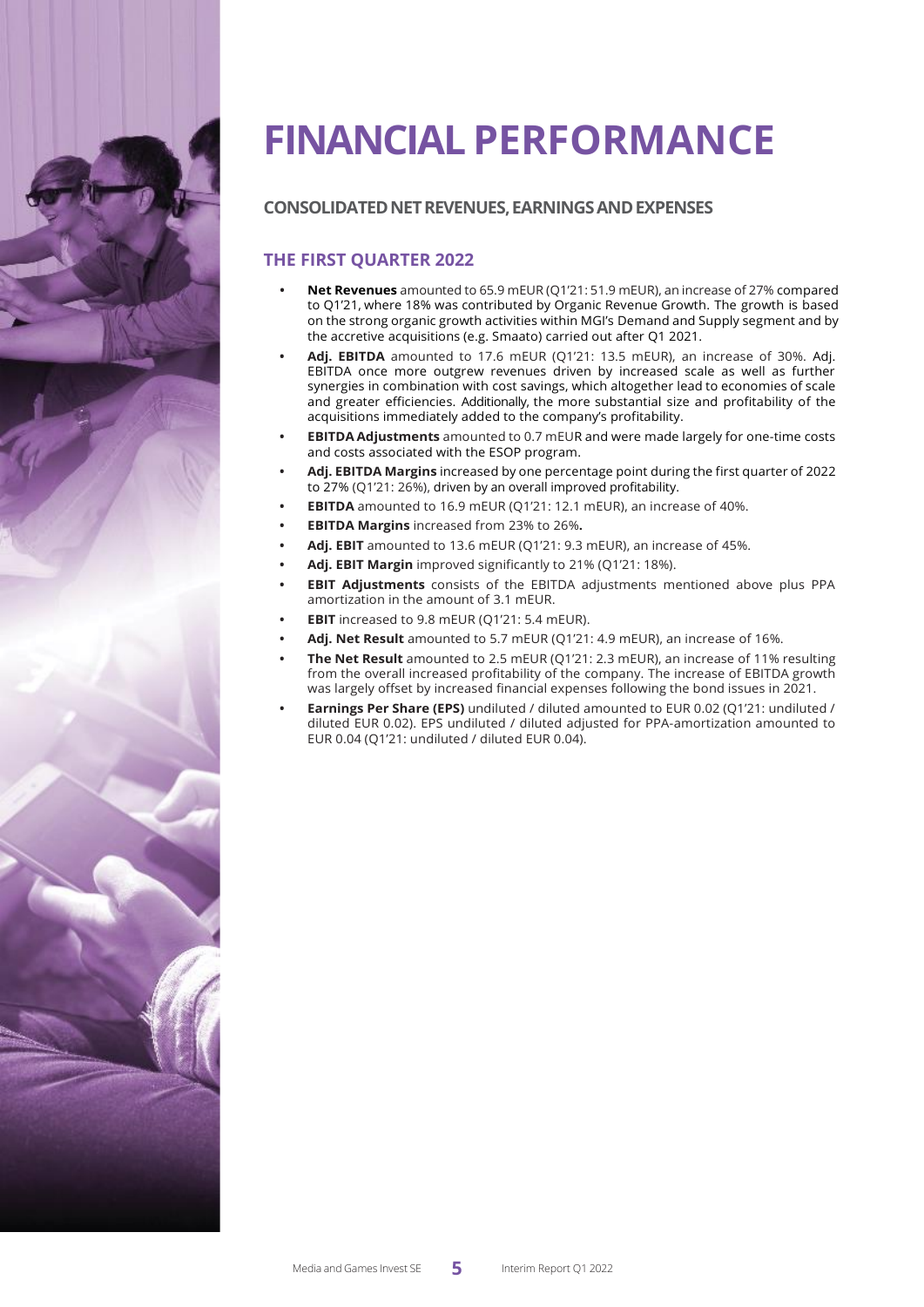

# **CASH FLOW AND FINANCIAL POSITION**

- **• Operating Cashflow** before change in working capital amounted to 15.8 mEUR in Q1'22 (Q1'21: 11.1 mEUR), an increase of 42%. Operating Cashflow after change in working capital amounted to 16.3 mEUR in Q1'22 (Q1'21: 11.3 mEUR), an increase of 45%.
- **• The Equity Ratio** increased to 35% as of March 31, 2022 (December 31, 2021: 33%) driven by operational profitability and the positive net results during the first quarter of 2022.
- **• Cash and Cash Equivalents** including credit lines amounted to 169.2 mEUR as of March 31, 2022, compared to 188.9 mEUR as of December 31, 2021. This decrease was primarily due to the first earn-out payment related to the KingsIsle acquisition achieving certain revenue targets.
- **• Net Interest-Bearing Debt** as of March 31, 2022 amounted to 219.7 mEUR (December 31, 2021: 198.6 mEUR). The increase is primarily due to the cash-out of the earn-out payments related to the KingsIsle acquisition.
- **• The Leverage Ratio** amounted to 2.9x as per March 31, 2022 (2.8x as per December 31, 2021) and increased slightly. At the end of Q1 2022, this ratio only includes seven months of Smaato's EBITDA which will lead to an automatic further deleverage in the coming quarters.
- **• Interest Coverage Ratio** was 4.1x as of March 31, 2022 compared to 4.7x as of December 31, 2021 and therefore remained strong in a seasonal soft quarter despite the bond increases in 2021. Similarly, to the leverage ratio, the interest coverage ratio only includes seven months of Smaato's EBITDA and therefore will improve in the coming quarters.

## **INTANGIBLE ASSETS, INVESTMENTSAND DEPRECIATION**

- **• Capitalized Own Work** in the first quarter 2022 amounted to 6.5 mEUR (Q1'21: 5.1 mEUR) and included investments in the optimization and further development of the IT platforms on both the demand and supply-side (DSP and SSP). This also included investments in sequels and substantial updates to the first-party games content. While the total investments have grown in line with the increasing number of substantial growth initiatives, they stayed constant as a percentage of net revenues (10% in Q1'22 as well as in Q1'21).
- **• Depreciation and Amortization** in the first quarter 2022 amounted to 7.1 mEUR (Q1'21: 6.7 mEUR) and increased slightly due to additional PPA depreciation driven primarily by the acquisition of Smaato, which added substantially to the asset base.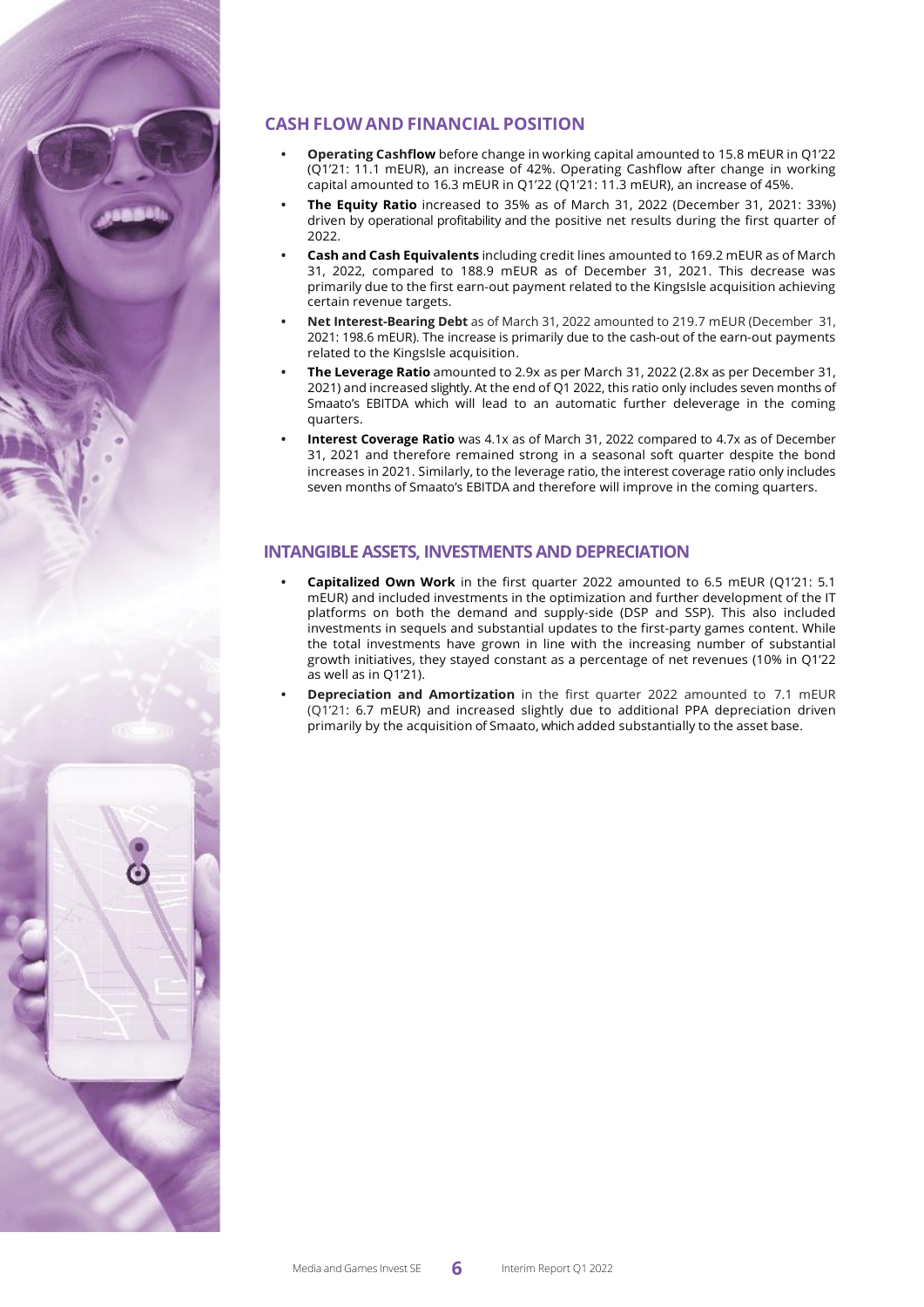

# **BUSINESS UPDATE**

## **LAUNCH OF MOMENTS.AI**

In Q1 2021, we officially launched Moments.AI (formerly Beemray), a first of its kind real-time contextual targeting solution, as part of our privacy-first advertising offering. The solution is now available in North America. In times where cookies and other identifiers are being phased out, Moments.AI offers a privacy-friendly marketing alternative via contextual targeting. Without relying on the soon-to-be deprecated cookies, Moments.AI analyzes content and breaks it down into multiple dimensions to then allow brands to access content with highquality audience segments, all while delivering operational efficiency.

The solution presents a new opportunity for brands to target trending topics and increases performance from highly engaged audiences in a brand-safe manner. Currently, more than 700 IAB and 11 GARM brand-safe audience segments can be used, and at the same time custom segments can also be created.

## **ADDITIONAL NEW GAMES PARTNERSHIPS**

Also in Q1 2022, we onboarded many new games publishers, adding to our existing large pool of games partnerships. Mobile games publishers such as IEC, Eyewind, Zephyr Mobile and others with top games such as Brain Out, Water Sort, Hey Color Paint by Number Art and more were added as MGI clients. These hit mobile games are enjoyed by several hundred million players worldwide. Additionally, the preparation of the MoPub depreciation continued to be a main focus of the first quarter of the year, moving publishers over from MoPub to Applovin's MAX.

#### **RANKED NR 1 SELLER BY PIXALATE SECOND QUARTER IN A ROW**

For the second quarter in a row, MGI took first place in Pixalate's Mobile Seller Trust Index. The Seller Trust Index analyzes top SSPs for programmatic in-app ad inventory quality, and MGI (via Verve Group) remained the leader in this category. Pixalate is a fraud-protection, compliance and privacy platform for Mobile Advertising and Connected TV (CTV).

## **FRACTURED ONLINE: FEATURE SPOTLIGHTS AND CLOSED BETA DATE ANNOUNCEMENT**

Various Feature Spotlights revealed provided more details about the upcoming first truly dynamic isometric open-world MMORPG Fractured Online. A closer look was provided for the game's PvP game mechanic, where shades of gray give way to a unique and complex MMORPG sandbox world. Another spotlight provided information about the continent of Aerhen, which is as complex and challenging as its inhabitants, featuring unique biomes that will push players' survival instincts to the max. Finally, April 6, 2022 was announced as the start date for the Closed Beta.

### **THOUGHT LEADERSHIP**

As in previous quarters, in Q1 2022, MGI continued its wide thought leadership on various topics in the form of interviews, webinars and opinion pieces in different media outlets. We began the year with a piece in AdExchanger on upcoming 2022 trends, as well as a podcast with Netwise on the topic of privacy and transparency in digital advertising. Furthermore, we shared our opinion in AdExchanger on the new Banning Surveillance Advertising Act (BSAA), which was introduced in the U.S. earlier this year. We also shared our views on the future of programmatic OTT in Broadcasting & Cable, as well as on how marketers should prepare for a "cookieless" future in Advertising Week, and an article in Street Fight on contextual advertising. Moreover, we also spoke with Remerge about omnichannel marketing in their podcast.

We also hosted our own webinar on how to optimize media buying in 2022, and continued publishing blog posts on our website about topics such as the impact of Google's Privacy Sandbox and contextual advertising.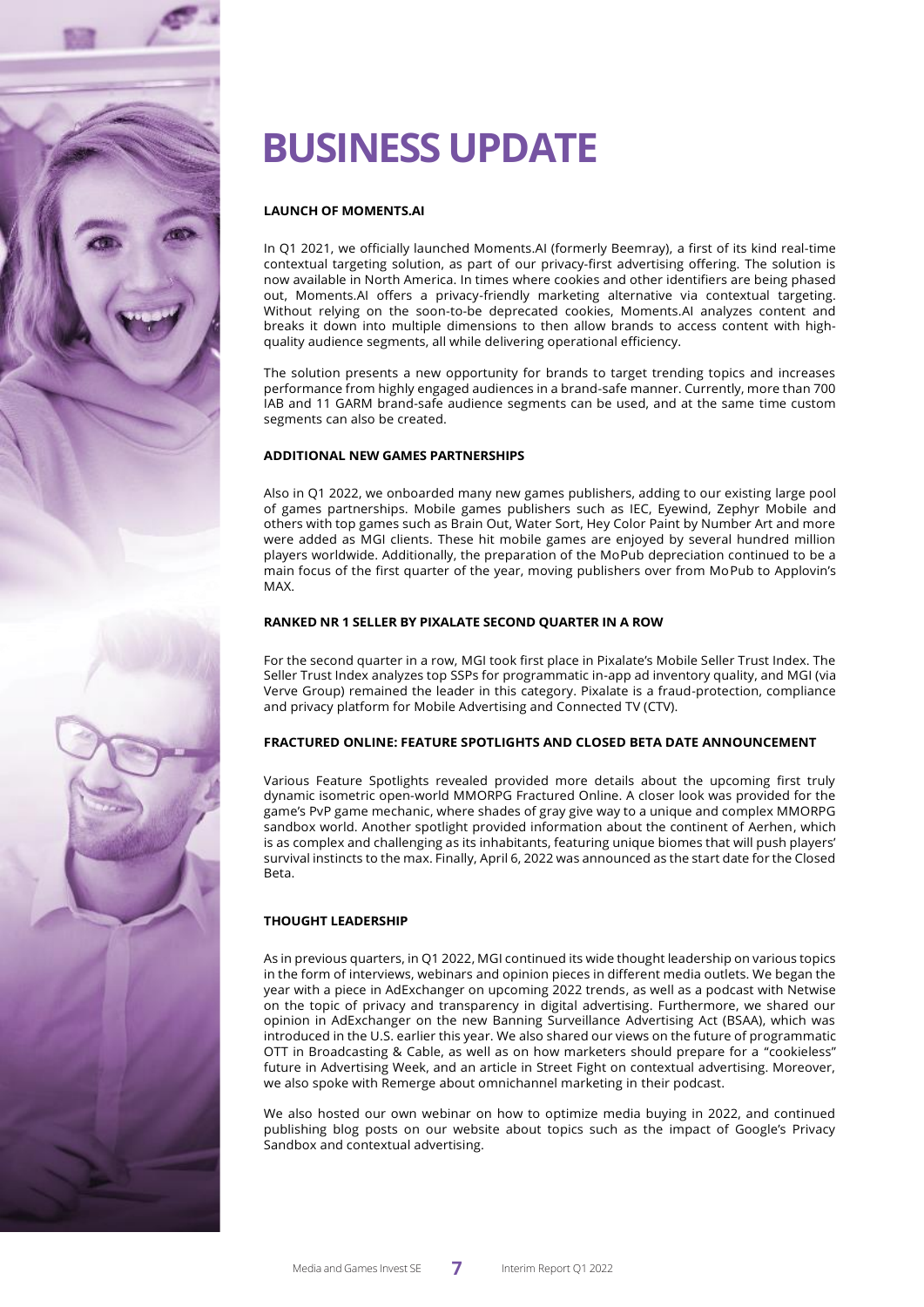

We are thrilled to announce the formation of a new launch department as part of our strategy to expand the roster of titles and enter new markets, thus further investing into the organic growth of our first-party data from owned games content. We will expand our product range by acquiring new licenses and additional titles for international publishing. As part of this portfolio strategy, the new department will bring new games with the focus on mobile to the market and provide publishing support to partner developers. The launch department will be headed by Marcus Behrens as Director Publishing and Marc Berekoven as Director Marketing.

### **LAUNCH OF MORE THAN 100 CASUAL GAMES ON THE WILD TANGENT PLATFORM**

More than 100 casual games were launched in the first quarter of 2022. MGI on average publishes 30+ casual games every month and typically focuses on major releases during the fourth quarter to drive engagement and monetization in the high advertising season.

#### **TROVE: NEW EVENTS AND CLASS RE-BALANCING**

Trove celebrated the start of another promising new year with the Renewus 2022 event. Players could enjoy the Neon After Party-themed event filled with new quests, costumes and allies while also partaking in some returning activities. In the Renewus 2022 event, players could participate in a new 7-step quest chain provided by Qubesly.

The Heckbugs in Love event kicked off in early February. These popular bugs found their way back into the voxel-based MMORPG to teach players that they can find love. For this year's event, players could participate in an eight-step quest chain where they found themselves in a Geodian Cave called Sunken Sunvault, where the Heckbugs have stumbled into.

Later in February, the Shadow Hunter class was revamped with revised abilities, attacks and more. For example, the Shadow Hunter's new passive ability – Dark Whispers – makes them more perceptive to their surroundings. All the other classes were also updated, leading them to be rebalanced and making this the biggest update Trove has ever received.

#### **AURA KINGDOM: 'WHISPERING ABYSS' UPDATE**

In the beginning of the year MGI invited all players of anime MMO Aura Kingdom to travel to the Valleys of Ice Hearts, an update with new quests, maps, dungeons, events, a level cap increase and more. We then asked the heroes for help. A robot rebellion had hit the Starstruck plateau in North Midgard. The Security Advisor in Navea, Brinz, was looking for outsiders to complete the job and suppress the rebellion. Players had to disguise themselves as dwarf soldiers to defeat the robots and their strongholds. This was just one of many new adventures that players could experience in the "Whispering Abyss", the update also offered several new dungeons and quests and a new balancing for the Rockstar class.

#### **MOPUB TO MAX MIGRATION SUCCESSFULLY IMPLEMENTED ON MGI SSP**

MoPub, formerly belonging to Twitter was acquired by AppLovin in October 2021. After the acquisition Applovin announced that it would stop the MoPub platform by end of Q1 2022, an important step in further consolidation the market. As MoPub was also an important partner of MGI's publishers, MGI migrated its MoPub inventory to a.o. the Applovin Max platform. The migration happened successfully and will lead to revenue gains by also being able to attract other former MoPub partners to the MGI platform. With MoPub being shut down, MGI's SDK is the only remaining open-source SDK which improves MGI's market position.

## **OTHER**

In March, we, and our community, started to raise donations for families and children from Ukraine in a variety of our games. We announced the availability of unique in-game items to support children and families from Ukraine. Players could donate by buying items for participating games. All profits from these items will be donated to support families, children and people in need who have been particularly affected by the war in Ukraine.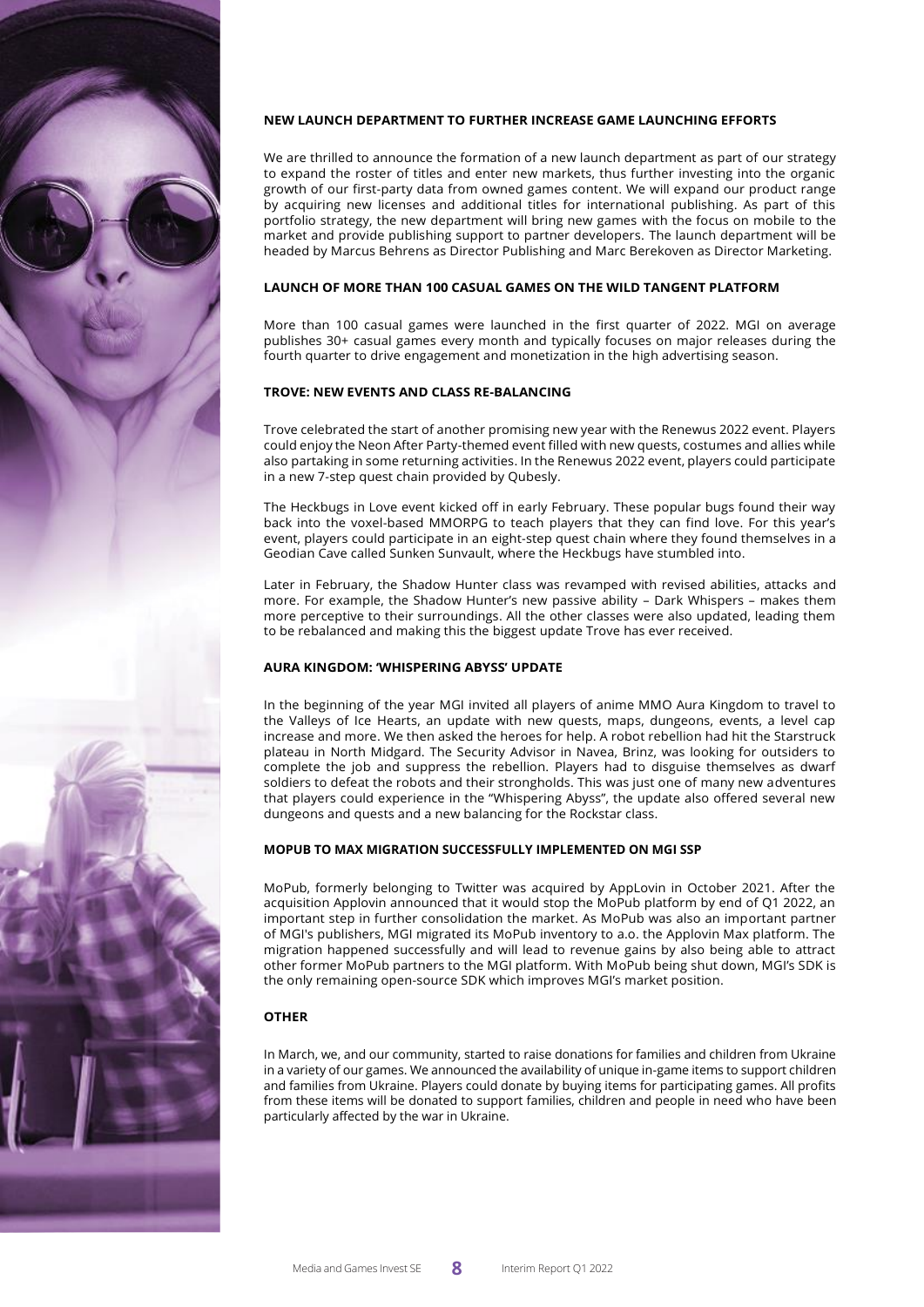

# **MARKET UPDATE**

### **OVERVIEW OF THE DIGITAL ADVERTISING MARKET**

Further continued revenue growth of the internet and media sector are to be expected. According to the Activate Technology Media Outlook 2022, the main driver for revenue growth in the internet and media sector will come from advertising revenue, compared to the other revenue streams of paid content and cost of internet access. By 2025, the share of advertising revenues is expected to increase from 33% to 36%, while the shares of paid content and cost of internet access are expected to fall from 33% to 30% and from 35% to 34% in the same period, respectively.

Global advertising expenditure in the digital media sector amounted to approximately USD 491bn in 2021. By 2025, this is expected to rise to around USD 785bn, which would result in a CAGR of approximately 12.5% from 2020 to 2025.

The majority of MGI's advertising revenues are generated in the United States, which has excellent growth prospects. The U.S. market is already by far the largest market, accounting for 40% of global advertising spending. The second largest market is China, which is less than half the size of the U.S. market. In 2021, the U.S. market grew at around 38%, making it the best performing global market in terms of growth. At the same time, the market share of digital advertising as a percentage of total advertising spend in the United States still offers additional growth potential. At around 67%, the U.S. market is in the mid-range and well behind countries such as Norway (82%), China (78%) and the U.K. (75%).

MGI has a particularly strong footprint in mobile advertising. This sub-market of digital advertising is large and fast-growing. MGI therefore is well-positioned for further growth. According to the "State of Mobile Gaming 2022" report by data.ai, global mobile advertising spend in 2021 was USD 295bn. In 2022, that figure is expected to increase to USD 350bn, representing a CAGR of over 22% across the last four years. Of total mobile advertising spend, \$61bn is expected to be spent on in-game advertising in 2022, rising to \$130bn by 2025, a CAGR of over 28%, according to Statista. MGI started as a pure-play games company and built a dedicated advertising business to make user acquisition and monetization for its games as efficient as possible. The company has never lost this DNA and, as an advertising-software-platform, MGI has a strong focus on the games sector and on helping games companies with UA and monetization.

## **CHALLENGES FOR DIGITAL ADVERTISING**

Apple's IDFA and SkAdNetwork changes have shaken up the market for digital media; it is now necessary to ask Apple iOS users for their explicit opt-in to track them across apps and websites from other companies. This has made tracking users much more difficult, resulting in publishers being less accurate about what types of users are consuming their content. This in turn impacts advertisers, who are less able to target their ads. Ultimately, this means that advertisers' user acquisition becomes increasingly inefficient, publishers are less able to monetize their content, and users see more irrelevant ads.

It has been communicated that Google parent company Alphabet will also take a similar step with Android. These shifts with regards to identifiers disrupt the sector. In addition, there are changes by legislators, such as the Digital Markets Act of the EU, which was recently ratified. This comprehensive set of regulations also contains new provisions relating to the use and sharing of data for advertising purposes. The area of data protection, especially when it comes to the use of third-party data, is in a constant state of flux and is under high regulatory pressure from legislators, the industry itself, but also from the will of the users.

The way in which third-party data can be used for advertising purposes in the future is highly uncertain, which is why MGI has built up one of the largest proprietary first party data platforms in the advertising market over the past few years.

With more than 5,000 casual and mobile games and more than 10 premium games in our portfolio, 800 million+ registered players, and more than 5,000 direct publisher integrations via our SDKs connecting up to two billion users, MGI has become extremely attractive for advertisers looking for first-party audience data to target specific groups in a world without identifiers and cookies.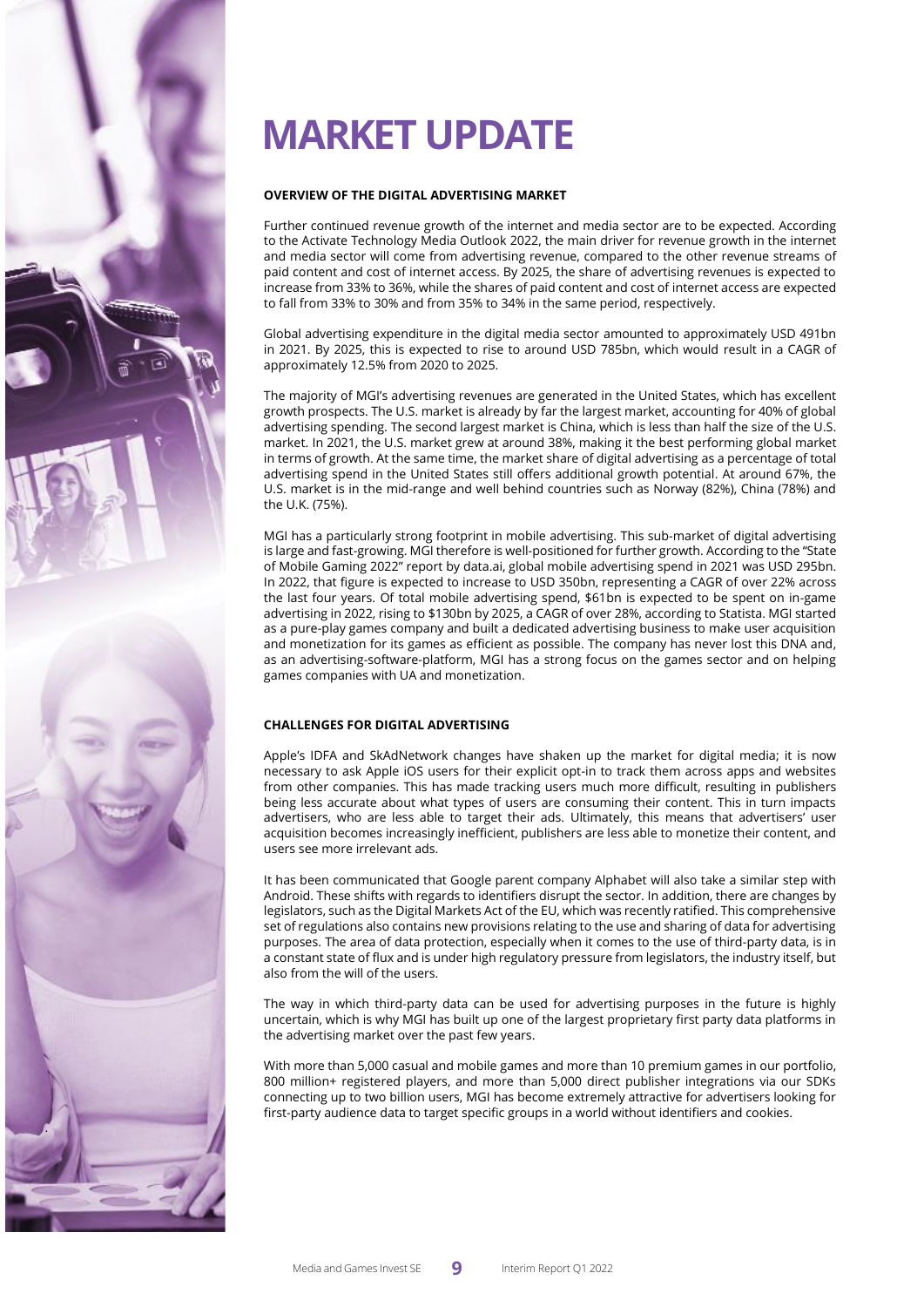# **CORPORATE EVENTS**

### **THE BOARD OF DIRECTORS HAS DECIDED TO PROPOSE AT THE NEXT AGM TO MOVE THE HEADQUARTER FROM MALTA TO SWEDEN**

The Board of Directors propose to the shareholders at the next AGM to relocate the company's registered office and headquarters from Malta to Sweden, thus completing the transformation process of MGI, which started in 2020 with the Swedish listing. With the listing in 2020 and the conversion into an SE (Societas Europaea, European Company) in 2021, key elements of the transformation have already been completed. Through the relocation to Sweden, as well as further strengthening of the governance structure, the company expects to complete the transformation by the end of 2022 with an effective date of early-January 2023. The Board and management expect that the completed transformation will lay the foundation for the future operational performance and growth of the company. The move will also further enhance MGI's reputation, open the company to additional investor groups and further reduce the risk premium of MGI's stock.

### **ANNOUNCEMENT OF NOMINATION COMMITTEE**

Following the announcement of the proposed relocation to Sweden, MGI has now also established a nomination committee ahead of the next AGM and in line with the Swedish Corporate Governance practice consisting of the largest shareholders. The nomination committee consists of Hermann Dambach, appointed by Oaktree Capital Management, Dr. Gabriel Recnik, appointed by Bodhivas GmbH, Eric Billings, appointed by Billings Capital Management and Tobias M. Weitzel, member of the Board of Directors. The nomination committee will make proposals in respect of the election of the chairman of the annual meetings, the directors of the board, the chairman of the board of directors, the auditor, as well as resolutions regarding the renumeration of the board and the auditor. The nomination committee's proposals will be presented in the notice to the Annual General Meeting.

## **SONJA LILIENTHAL APPOINTED NEW CHIEF INVESTMENT OFFICER TO FOSTER EXECUTION OF MGI'S M&A STRATEGY**

MGI is happy to announce Sonja Lilienthal as the company's new Chief Investment Officer. Sonja will play an integral part of building one of the leading advertising software platforms with proprietary first-party gaming content by executing MGI's M&A strategy together with her team. Sonja brings a wealth of experience in M&A having spent more than 20 years in Investment Banking. Prior to joining MGI, she has worked for Rothschild & Co since 2007, most recently as Managing Director. Previously, she has worked for Deutsche Bank and Lazard. Sonja holds a degree in Business Administration and Management from the Philipps-University of Marburg in Germany. MGI has clear strategic targets to further strengthen its operating business, thereby creating significant value for shareholders. The core markets MGI operates in continue to offer a broad range of acquisition opportunities and these opportunities are intended to be fully leveraged in 2022.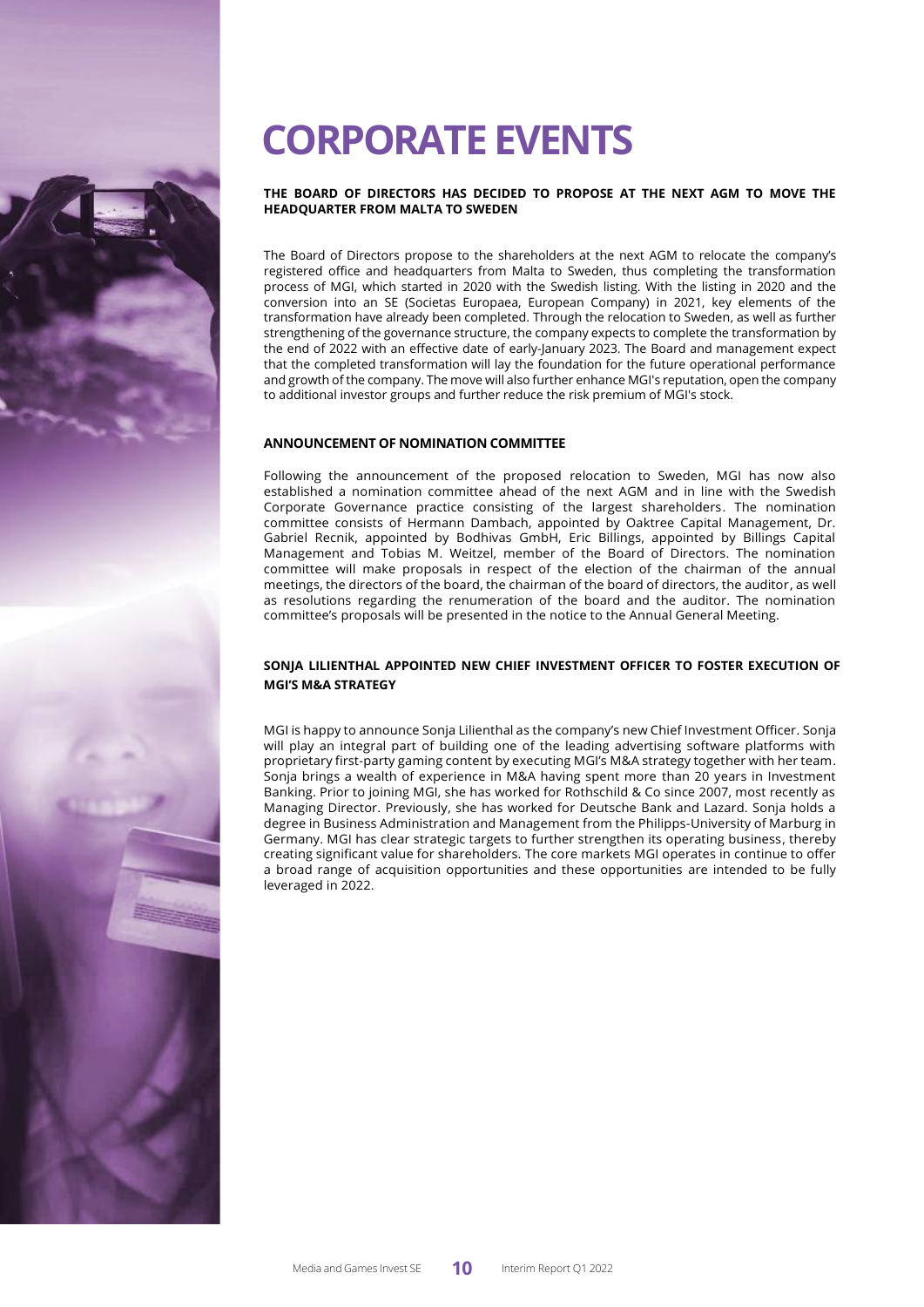# **SUSTAINABILITY UPDATE**

## **JOINING PLAYING FOR THE PLANET**

We joined the Playing for the Planet initiative in Q1 2022. Playing for the Planet is an alliance of games companies who have made voluntary, ambitious, specific and time-based commitments for people and planet. As a member, gamigo will continue to commit to reduce its carbon footprint, shift to use green energy and educate its players through green activations in its games. By being a part of the alliance, members will collaborate to achieve more together than an individual company could to create visible and inspiring change.

## **PLAYER ACTIVATION THROUGH THEME DAYS IN SEVERAL GAMES**

Players of our games were activated to incorporate sustainability in their day-to-day life through a new initiative throughout the company. By using special days such as the UN World Water Day, the UN World Wildlife Day or the International Day of Forest, among many more, small challenges for players were created throughout different games to foster positive change in the world. Events, both in-game and in real life, included actions like finding endangered species in games, asking players to share ideas how to save water or animating them to take a picture of their favorite forest or a wild animal outside and researching facts about them. Players with the best entries could win small rewards.

## **SUSTAINABILITY AND GOVERNANCE REPORT PUBLISHED**

On April 29, 2022, MGI published its Annual Report which also includes the Sustainability and Governance Report. The Sustainability Report was prepared in accordance with the GRI Standard. In the future, the Sustainability and Governance Report will be part of the Annual Report and will be updated on an annual basis. In case of material changes, MGI will inform its stakeholders with a press release.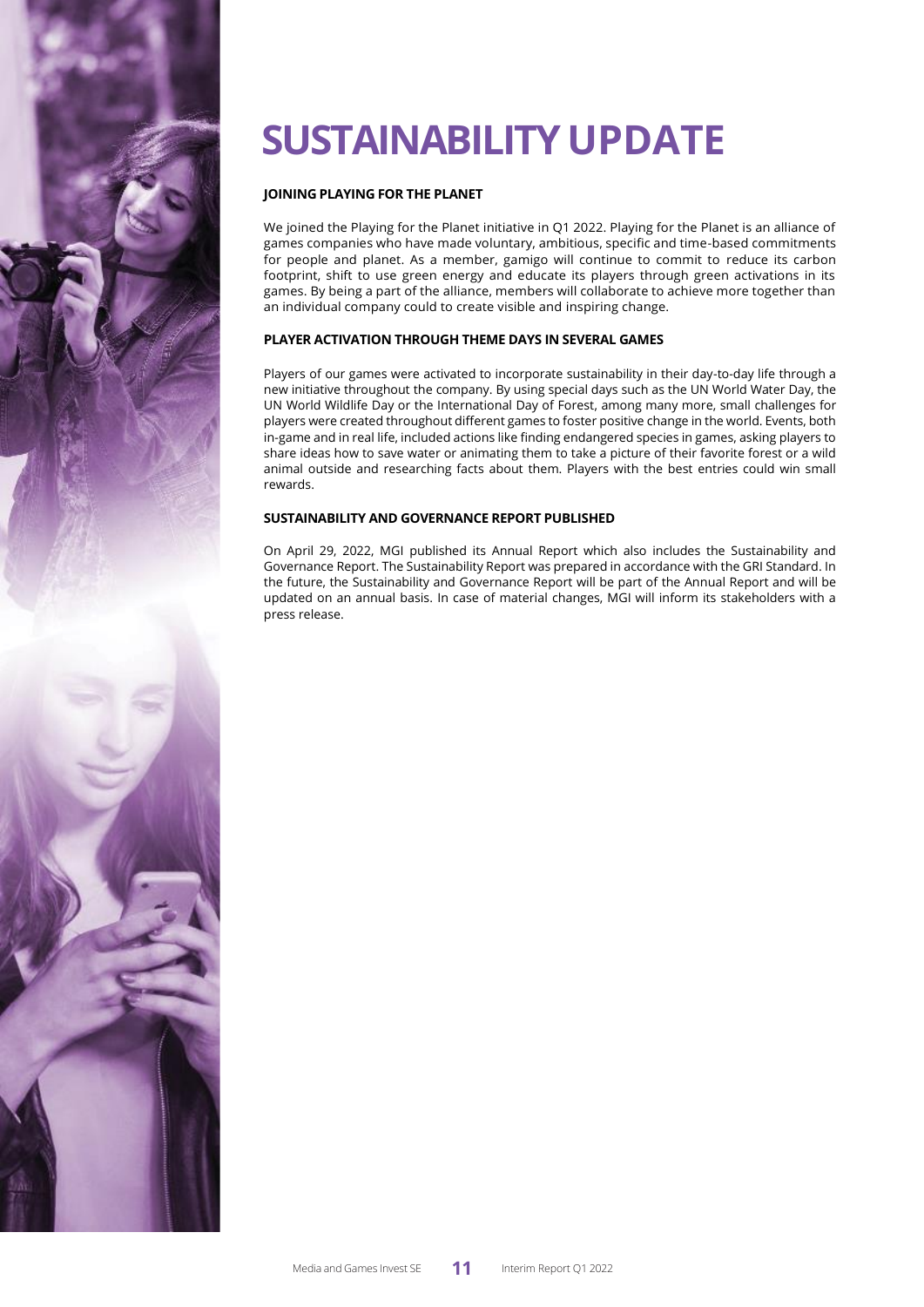

# **GUIDANCE FOR FINANCIAL YEAR 2022**

On February 28, 2022 Media and Games Invest SE published its guidance for the financial year 2022:

|                           | FY 2021 (A) | <b>Guidance 2022</b> |
|---------------------------|-------------|----------------------|
| Revenue (in $\epsilon$ m) | 252         | $290 - 3101$         |
| Growth                    | 80%         | $15 - 23%$           |
| Adj. EBITDA (in €m)       | 71          | $80 - 90$            |
| Growth                    | 143%        | $13 - 27%$           |

On April 28, 2022 Media and Games Invest SE published updated guidance for the financial year 2022 taking into consideration the acquisition of AxesInMotion:

|                     | FY 2021 (A) | <b>Updated Guidance</b><br>2022 incl.<br><b>AxesInMotion</b> |
|---------------------|-------------|--------------------------------------------------------------|
| Revenue (in €m)     | 252         | $295 - 3151$                                                 |
| Growth              | 80%         | $17 - 25%$                                                   |
| Adj. EBITDA (in €m) | 71          | $83 - 93$                                                    |
| Growth              | 143%        | $17 - 31%$                                                   |

Note: (1) takes into account the discontinuance of MGI's affiliate and influencer marketing business with a negative revenue impact of c. 20 mEUR.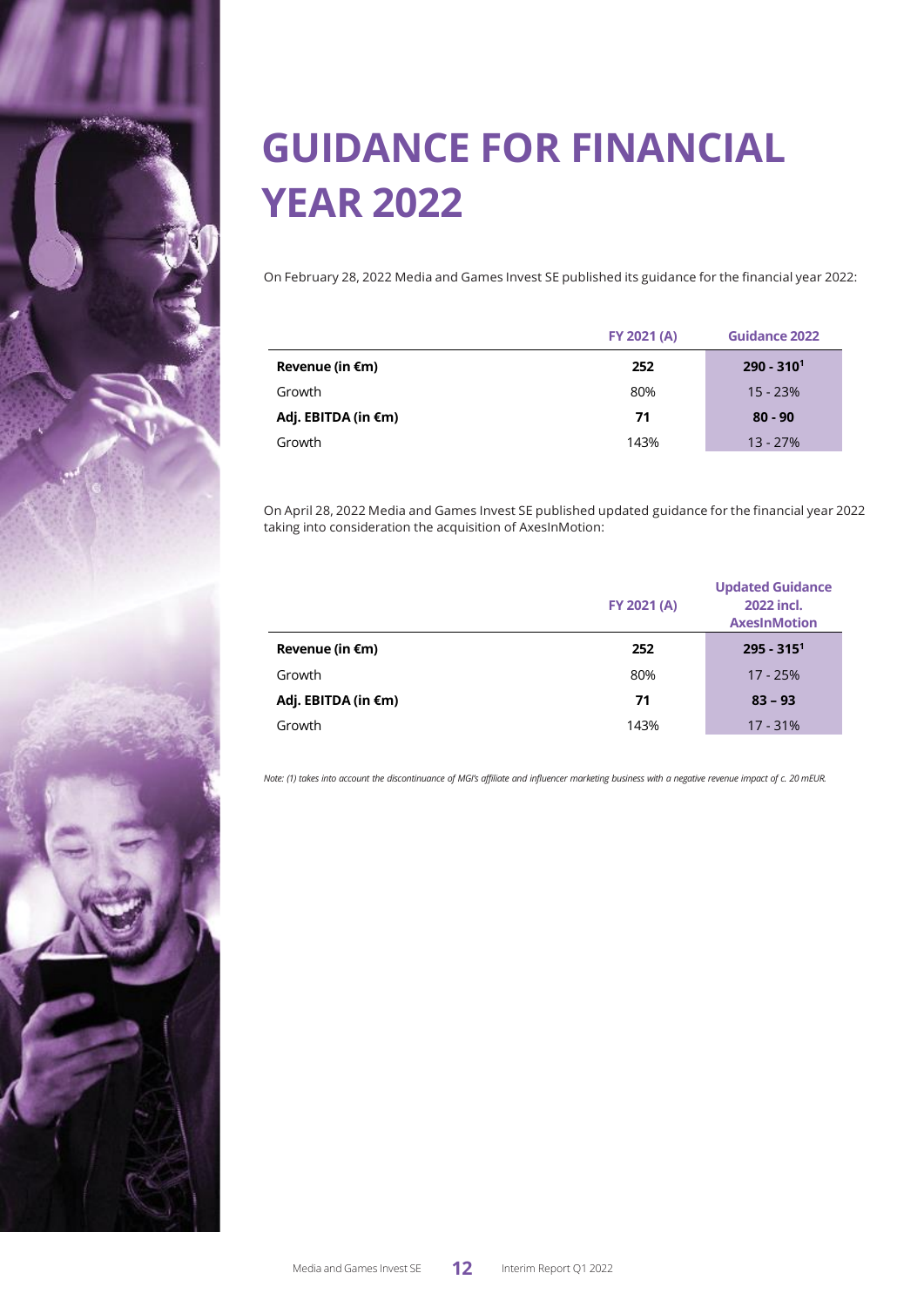

# **EVENTSAFTER MARCH 31, 2022**

## **MGI SHARES NOW TRADING ON OTCQX UNDER THE TICKER "MDGIF"**

On April 20, 2022 MGI was welcomed by OTC Markets Group and is now trading on the OTCQX in the U.S., an important step for MGI into the U.S. capital markets and helping to improve access for U.S. investors to MGI shares. OTC Markets Group is an operator of regulated markets for trading 12,000 U.S. and international securities providing international companies with the opportunity to make their shares more easily accessible to U.S. investors. U.S. investors can now find the current financial disclosures and realtime level 2 quotes for MGI on [www.otcmarkets](http://www.otcmarket/).com. Trading on OTCQX marks an important step for MGI in providing more transparent trading and tapping demand from U.S. investors.

As MGI is listed on two qualified international exchanges (Nasdaq First North Premier Growth Market Stockholm and Scale Segment of Frankfurt Stock Exchange), the streamlined market standards enable MGI to utilize the home market reporting to make company information available in the U.S through OTCQX. To qualify for trading, MGI must meet high financial standards, follow best practice corporate governance and demonstrate compliance with applicable security laws. Shares traded on the OTCQX Best Market are sourced via the Nasdaq FN Premier Stockholm or through the Frankfurt Stock Exchange (Scale Segment), which is expected to have a positive effect on the overall trading of MGI shares.

### **ACQUISITION OF AXES IN MOTION**

MGI successfully acquired 100 percent of the shares in AxesInMotion S.L. (AxesInMotion) on May 11, 2022. AxesInMotion, established in 2014 and based in Seville, Spain, is a leading free-to-play mobile games developer with a strong portfolio of visually stunning racing games that have generated over 700 million downloads worldwide. The company's portfolio of high-quality racing games generates 87% of the revenues via in-game advertising, with the U.S. being the strongest market, accounting for approximately 33% of revenues. With pro forma IFRS revenues of EUR 7.9m and an adj. EBITDA of EUR 5.0m in 2021 (a 64% adj. EBITDA margin), combined with an organic revenue CAGR of 36% over the past three years, the company is well-positioned for further growth opportunities within the MGI Group. Based on management assumptions and taking mid-term synergies with MGI into account, AxesInMotion would have had added EUR 17m in EBITDA and more than 20% in adj. EBITDA on a pro forma basis (2021).

The parties have agreed to a fixed purchase price of EUR 55m, plus up to EUR 110m that may be paid to the sellers as earn-out payments, depending on EBITDA performance compared to the business plan until the end of 2024. Based on the EBITDA guidance for AxesInMotion's full calendar year 2022, the fixed consideration represents an EV/EBITDA multiple of 9.1x. Taking into account the earn-out consideration and a substantially higher EBITDA figure due to realized revenue and EBITDA synergies until 2024, the EV/EBITDA multiple may differ in the range of 6.8x - 9.1x.

The acquisition of AxesInMotion further strengthens MGI's supply-side, adding high quality, mobile first party content. For the near-term future and following the acquisition of AxesInMotion, MGI intends to also further build its footprint on the demand-side via accretive acquisitions.

## **DIRECTED SHARE ISSUE OF SEK 300M SEK TO PARTLY FINANCE THE AXESINMOTION ACQUISITION**

MGI successfully completed the book-building of a directed share issue of 9,569,378 new ordinary A shares on April 8, 2022. The subscription price in the Directed Share Issue is SEK 31.35 per share and has been determined through an accelerated book-building procedure led by Swedbank in cooperation with Kepler Cheuvreux. The Directed Share Issue was oversubscribed. The investors in the Directed Share Issue consist of a number of Swedish and international institutional investors, including the company's largest institutional shareholder Oaktree Capital Management LLP. Through the Directed Share Issue, MGI has received gross proceeds amounting to approximately SEK 300m.

The company intends to use the net proceeds from the Directed Share Issue in order to maintain the company's desired capital structure following the financing of the acquisition of AxesInMotion and to further strengthen the MGI's financial position in line with already announced company targets. After the completion of the Directed Share Issue, the number of outstanding ordinary A shares will increase from EUR 149,679,980 – by EUR 9,569,378 – to EUR 159,249,358, which is a dilution for existing shareholders of approximately 6.0 per cent of the number of outstanding ordinary A shares and votes in the company.

Without having any particular liquidity need in the near future MGI is evaluating further financing alternatives in order to ensure availability of additional capital for potential M&A opportunities and, in addition, certain buy-back of the Company's outstanding EUR 350 million bond, subject to market conditions.

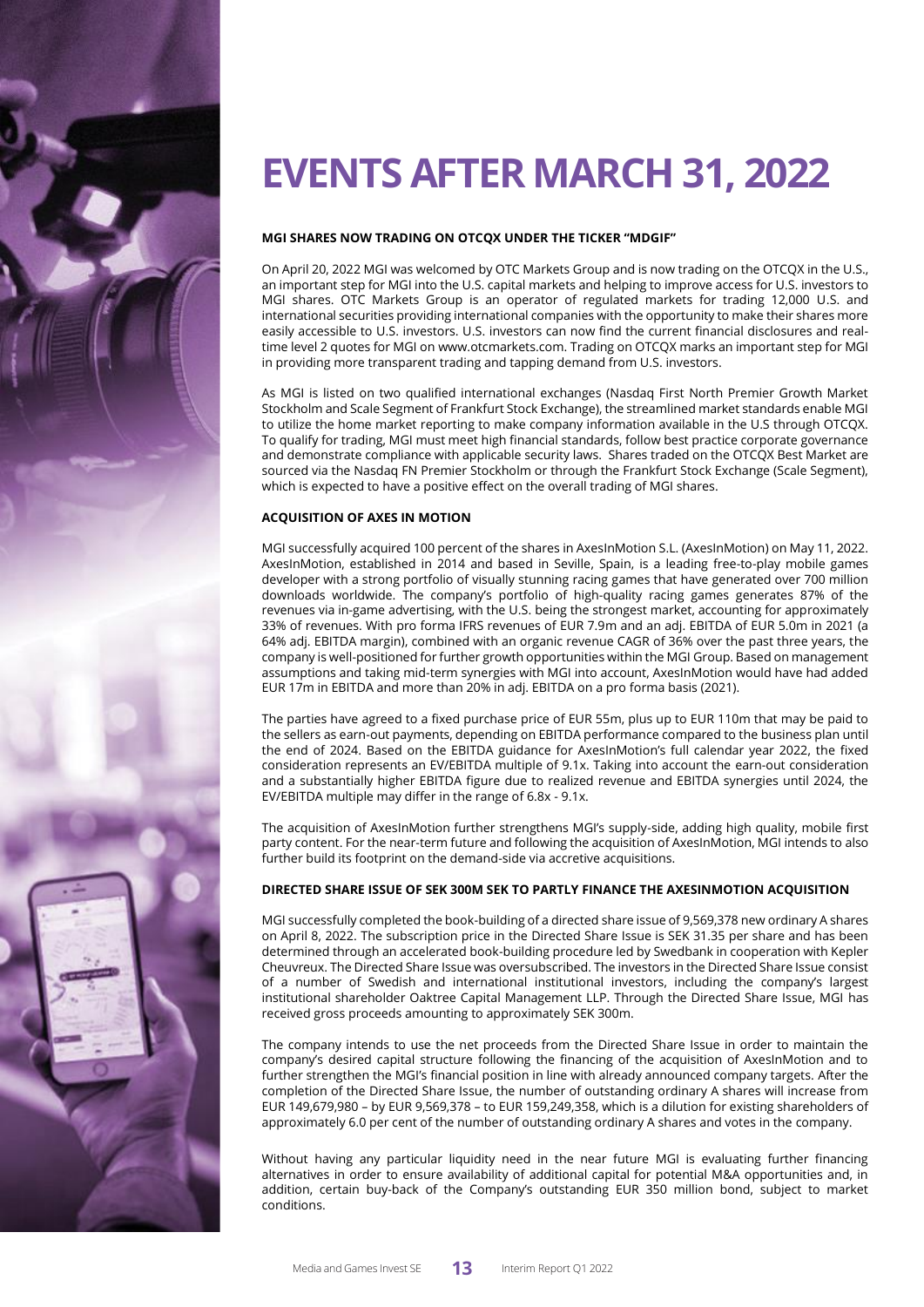# **CONDENSED CONSOLIDATED STATEMENT OF INCOME, MGI GROUP**

(unaudited)

| in k EUR                                          | <b>Notes</b> | Q1 2022   | Q1 2021   | <b>FY 2021</b> |
|---------------------------------------------------|--------------|-----------|-----------|----------------|
|                                                   |              |           |           |                |
|                                                   |              |           |           |                |
| <b>Revenues</b>                                   |              |           |           |                |
| Net revenues                                      | 9            | 65,871    | 51,930    | 252,166        |
| Own work capitalized                              |              | 6,524     | 5,082     | 22,851         |
| Other operating income                            |              | 5,179     | 1,113     | 8,626          |
| <b>Total Income</b>                               |              | 77,574    | 58,125    | 283,643        |
| <b>Operating Expenses</b>                         |              |           |           |                |
| Services purchased & other operating expenses     | 10           | $-43,384$ | $-32,299$ | $-162,623$     |
| Personnel expenses                                | 11           | $-17,318$ | $-13,734$ | $-55,978$      |
| <b>Total operating expenses</b>                   |              | $-60,702$ | $-46,033$ | $-218,601$     |
| <b>EBITDA</b>                                     |              | 16,872    | 12,092    | 65,042         |
| Depreciation and amortization                     | 12           | $-7,094$  | $-6,700$  | $-28,238$      |
| Thereof: PPA Amortization                         |              | $-3,127$  | $-2,574$  | $-11,964$      |
|                                                   |              |           |           |                |
| <b>EBIT</b>                                       |              | 9,778     | 5,392     | 36,804         |
| Financial result                                  |              | $-6,630$  | $-2,140$  | $-21,919$      |
| <b>EBT</b>                                        |              | 3,148     | 3,253     | 14,886         |
| <b>Income Taxes</b>                               |              | $-606$    | $-960$    | 1,169          |
| <b>Net Result</b>                                 |              | 2,542     | 2,292     | 16,055         |
| of which attributable to non-controlling interest |              | 3         | 1         | $-7$           |
| of which attributable to shareholders of the      |              | 2,539     | 2,291     | 16,061         |
| parent company                                    |              |           |           |                |
| Add-back of PPA Amortization                      |              | 3,127     | 2,574     | 11,964         |
| Adj. Net Result                                   |              | 5,669     | 4,867     | 28,019         |
| <b>Earnings per share</b>                         |              |           |           |                |
| Undiluted                                         |              | 0.02      | 0.02      | 0.11           |
| Diluted                                           |              | 0.02      | 0.02      | 0.11           |
| Undiluted (adjusted)                              |              | 0.04      | 0.04      | 0.2            |
| Diluted (adjusted)                                |              | 0.04      | 0.04      | 0.2            |
| <b>Average number of shares</b>                   |              |           |           |                |
| Undiluted                                         |              | 149,680   | 125,506   | 141,712        |
| Diluted                                           |              | 149,680   | 125,506   | 141,712        |

 *Note: numbers may not add up due to rounding*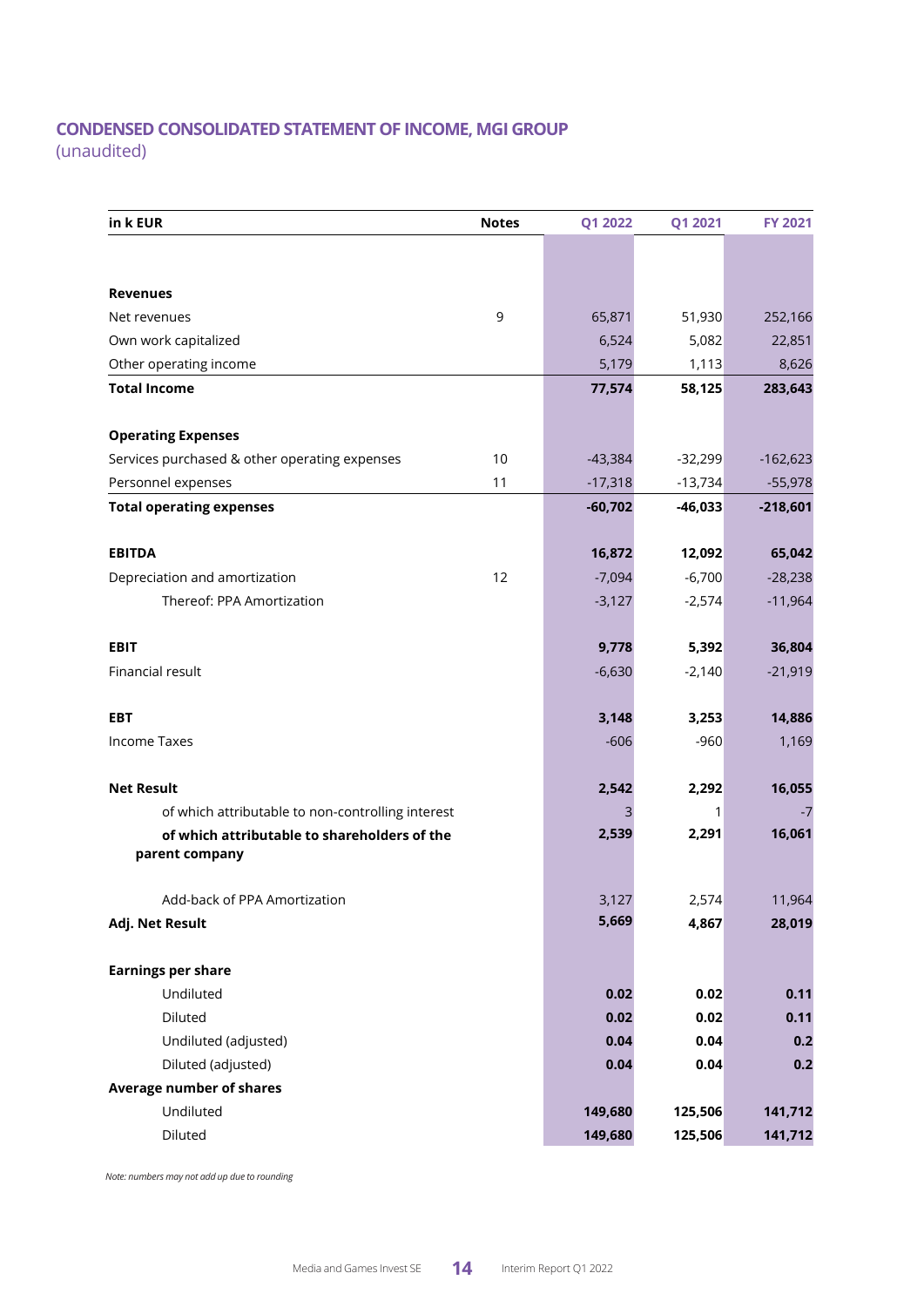# **CONDENSED CONSOLIDATED STATEMENT OF COMPREHENSIVE INCOME, MGI GROUP** (unaudited)

| in k EUR                                                                                  | <b>Q1 2022</b> | <b>Q1 2021</b> | <b>FY 2021</b> |
|-------------------------------------------------------------------------------------------|----------------|----------------|----------------|
| <b>Consolidated profit</b>                                                                | 2,542          | 2,292          | 16,055         |
| Items that will be reclassified subsequently to profit and loss under certain conditions: |                |                |                |
| Exchange differences on translating foreign operations                                    | 3,396          | 3,396          | 7,322          |
| Gain / Loss of financial assets                                                           | $-9,594$       | $\Omega$       | $-2,141$       |
| Gain / Loss of hedging instruments                                                        | $\Omega$       | 0              | $\Omega$       |
| Other comprehensive income, net of income tax                                             | $-6,198$       | 3,396          | 5,181          |
| <b>Total comprehensive income</b><br>Attributable to:                                     | $-3,656$       | 5,689          | 21,236         |
| <b>Owners of the Company</b>                                                              | $-3,659$       | 5,687          | 21,242         |
| <b>Non-controlling interests</b>                                                          |                |                | $-7$           |

 *Note: numbers may not add up due to rounding*

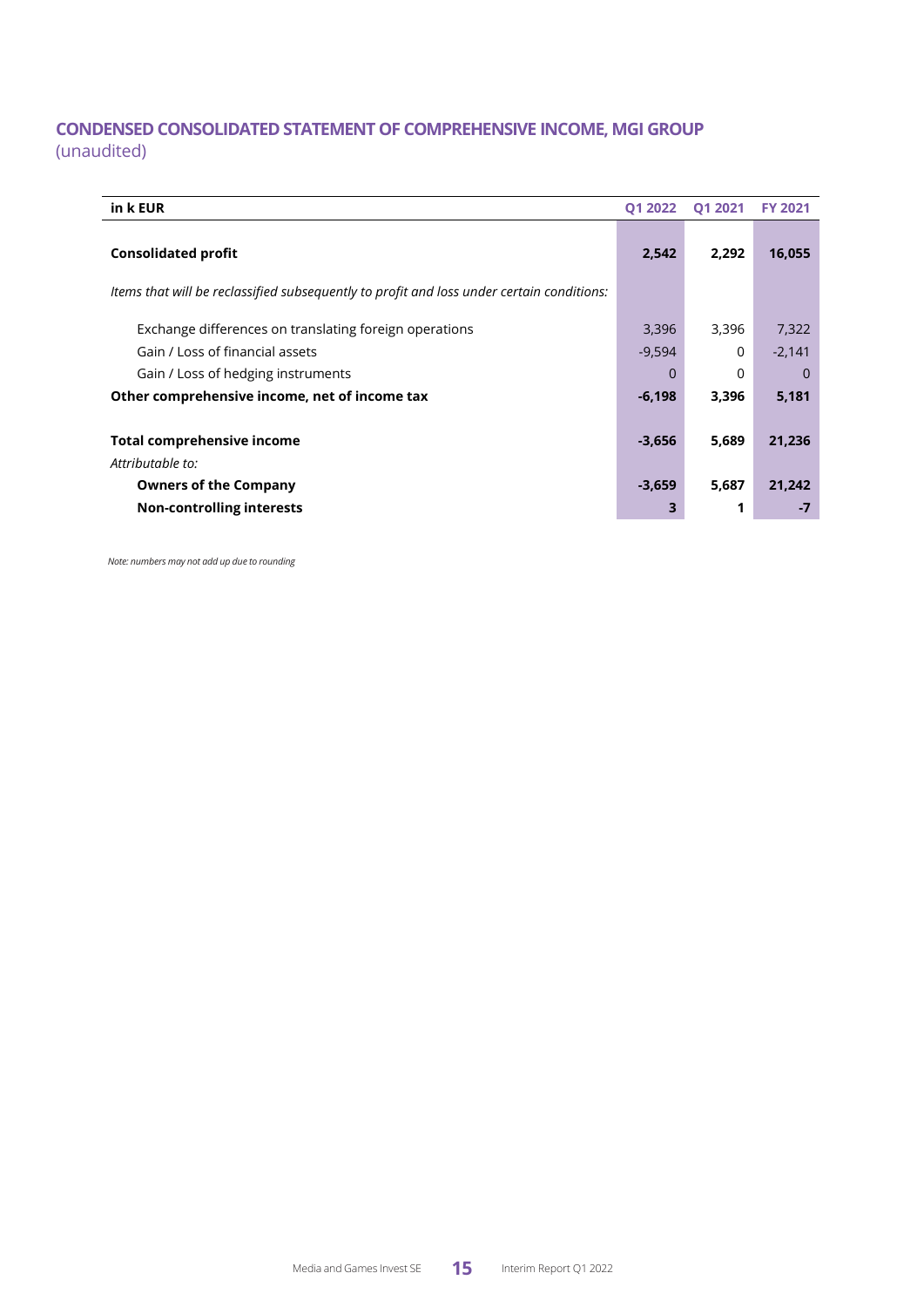# **CONDENSEDCONSOLIDATEDSTATEMENTOFFINANCIALPOSITION,MGIGROUP** (unaudited)

| in k EUR                                          | <b>Note</b> | 31 Mar 2022 | 31 Dec 2021 |
|---------------------------------------------------|-------------|-------------|-------------|
|                                                   |             |             |             |
| Intangible assets                                 | 4, 5        | 620,936     | 605,746     |
| Property, plant and equipment                     |             | 6,343       | 4,681       |
| Financial assets and other assets                 |             | 27,192      | 40,068      |
| Long-term assets                                  |             | 654,470     | 650,495     |
| Trade and other receivables                       |             | 87,021      | 103,442     |
| Cash and cash equivalents                         |             | 127,636     | 180,156     |
| <b>Short-term assets</b>                          |             | 214,656     | 283,598     |
| <b>Total assets</b>                               |             | 869,127     | 934,093     |
| Equity attributable to shareholders of the parent | 8           |             |             |
| company                                           |             | 305,817     | 307,434     |
| Non-controlling interest                          |             | 62          | 59          |
| <b>Total Equity</b>                               |             | 305,879     | 307,493     |
| Long-term liabilities                             | 6           | 373,493     | 383,168     |
| <b>Short-term liabilities</b>                     | 7           | 189,754     | 243,432     |
| <b>Total liabilities and equity</b>               |             | 869,127     | 934,093     |

 *Note: numbers may not add up due to rounding*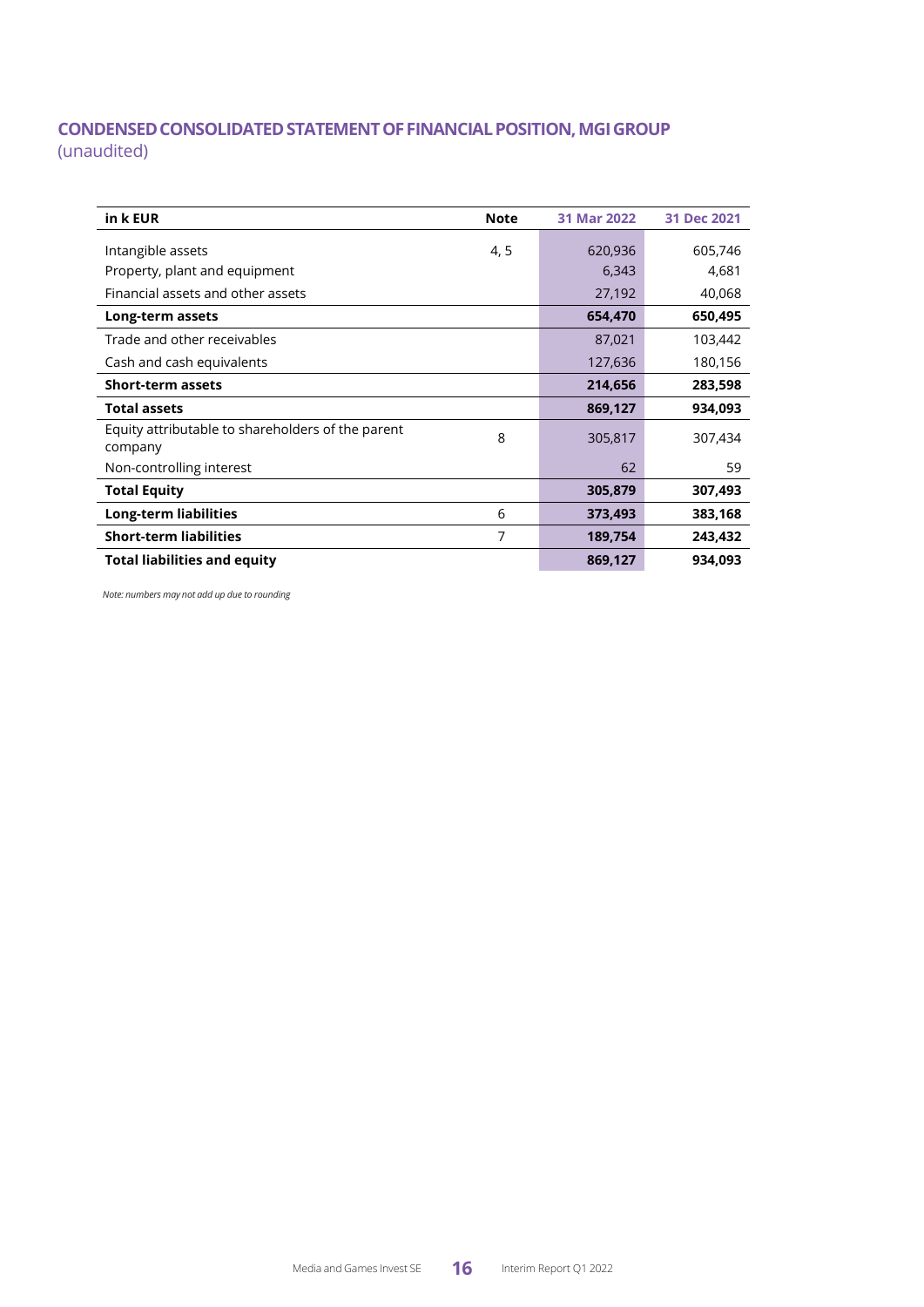# **CONDENSEDCONSOLIDATEDSTATEMENTOFCHANGES INEQUITY,MGIGROUP** (unaudited)

|                                        | Common stock        |                | Share<br>Premium      | Capital<br>reserves | Retained<br>earnings<br>incl. Profit<br>of the year | Amounts<br>recognised<br>directly in<br>equity | Shareholders'<br>equity<br>attributable<br>to owners of<br>the parent | Non-<br>controlling<br>interests | Total<br>shareholders'<br>equity |
|----------------------------------------|---------------------|----------------|-----------------------|---------------------|-----------------------------------------------------|------------------------------------------------|-----------------------------------------------------------------------|----------------------------------|----------------------------------|
|                                        | Shares<br>thousands | Amount<br>kEUR | Amount<br><b>kEUR</b> | Amount<br>kEUR      | Amount<br>kEUR                                      | Amount<br><b>kEUR</b>                          | Amount kEUR                                                           | Amount<br>kEUR                   | Amount<br><b>kEUR</b>            |
| <b>Balance at 1 January 2021</b>       | 117,074             | 117,074        | 7,839                 | 49,466              | 5,617                                               | $-3,211$                                       | 176,785                                                               | 60                               | 176,845                          |
| Consolidated profit                    |                     |                |                       |                     | 16,061                                              |                                                | 16,061                                                                | $-7$                             | 16,055                           |
| Other comprehensive income             |                     |                |                       |                     |                                                     | 5,181                                          | 5,181                                                                 | 6                                | 5,187                            |
| <b>Total comprehensive income</b>      |                     |                |                       |                     | 21,678                                              | 1,970                                          | 198,027                                                               | 60                               | 198,087                          |
| Capital increases                      | 32,606              | 32,606         | 76,732                |                     |                                                     |                                                | 109,338                                                               |                                  | 109,338                          |
| Changes in scope of consolidation      |                     |                |                       |                     |                                                     |                                                |                                                                       |                                  |                                  |
| <b>Balance at 31 December 2021</b>     | 149,680             | 149,680        | 84,571                | 53,141              | 21,678                                              | $-1,637$                                       | 307,434                                                               | 59                               | 307,493                          |
|                                        |                     |                |                       |                     |                                                     |                                                |                                                                       |                                  |                                  |
| <b>Balance at 1 January 2022</b>       | 149,680             | 149,680        | 84,571                | 53,141              | 21,679                                              | $-1,637$                                       | 307,434                                                               | 59                               | 307,493                          |
| Consolidated profit                    |                     |                |                       |                     | 2,539                                               |                                                | 2,539                                                                 | 3                                | 2,542                            |
| Other comprehensive income             |                     |                |                       |                     |                                                     | $-6,198$                                       | $-6,198$                                                              |                                  | $-6,198$                         |
| <b>Total comprehensive income</b>      |                     |                |                       |                     | 24,218                                              | $-7,835$                                       | 303,774                                                               | 62                               | 303,837                          |
| Capital increases                      |                     |                |                       |                     |                                                     |                                                |                                                                       |                                  |                                  |
| Other Equity reserves regarding IFRS 2 |                     |                |                       | 490                 |                                                     |                                                | 490                                                                   |                                  | 490                              |
| Other Equity reserves                  |                     |                |                       |                     |                                                     | 1,553                                          | 1,553                                                                 |                                  | 1,553                            |
| <b>Balance at 31 March 2022</b>        | 149,680             | 149,680        | 84,571                | 53,631              | 24,218                                              | $-6,283$                                       | 305,817                                                               | 62                               | 305,879                          |

and the control of the control of the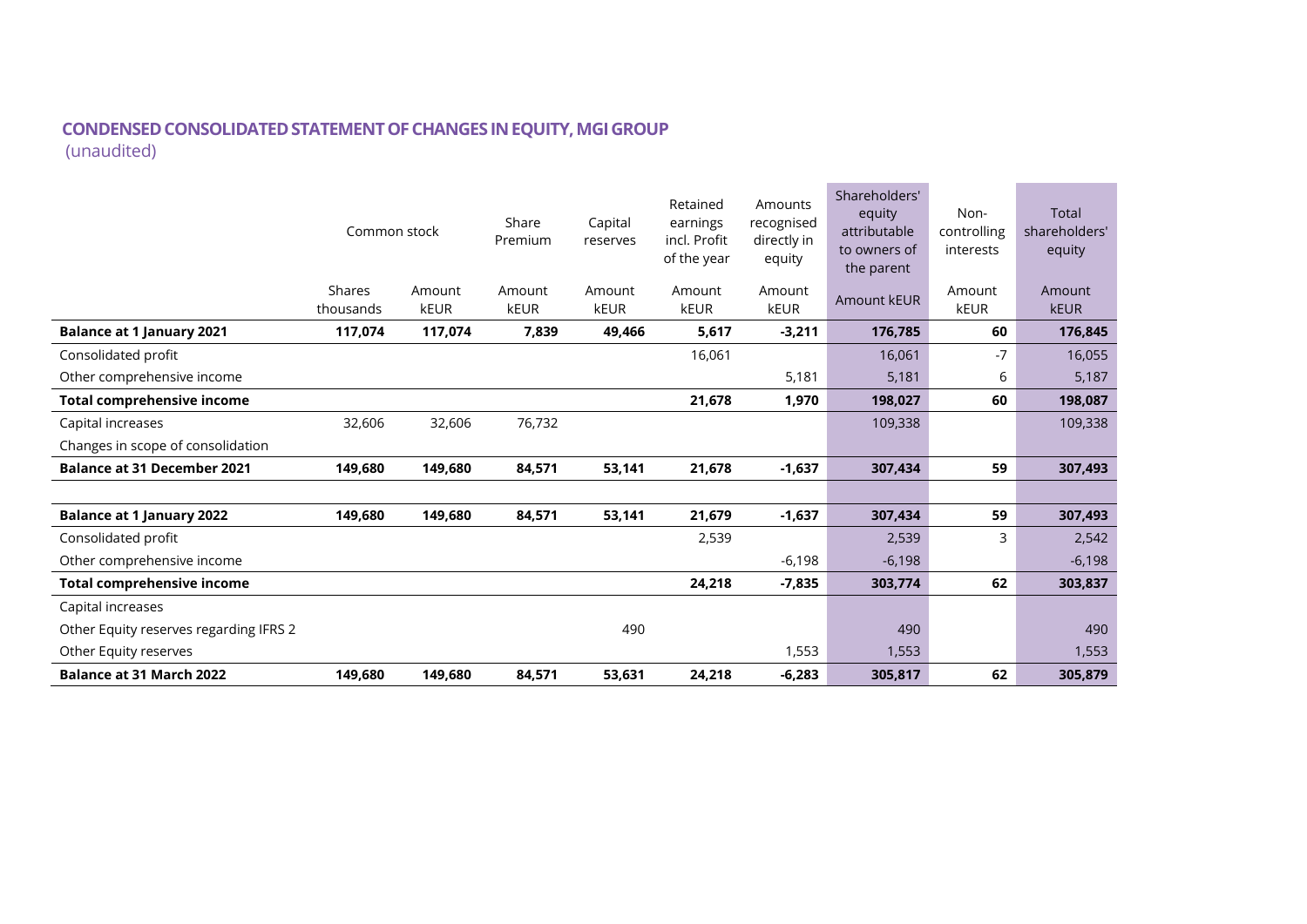# **CONDENSEDCONSOLIDATEDCASHFLOWSTATEMENT,MGIGROUP**

(unaudited)

| in k EUR                                                 | 01 2022<br><b>Notes</b> | 01 2021   | <b>FY 2021</b> |
|----------------------------------------------------------|-------------------------|-----------|----------------|
|                                                          |                         |           |                |
| Cash flow from operating activities                      |                         |           |                |
| (before change in WC)                                    | 15,776                  | 11,141    | 70,556         |
| Change in working capital                                | 521                     | 123       | $-5,714$       |
| Cash flow from operating activities                      | 16,297                  | 11,263    | 64,842         |
| Cash flow from investing activities                      | $-32,859$               | $-71,001$ | $-295,634$     |
| Cash flow from financing activities                      | $-35,958$               | 65,134    | 364,694        |
| Cash flow for the period                                 | $-52,521$               | 5,396     | 133,902        |
| Cash and cash equivalents at the beginning of the period | 180,156                 | 46,254    | 46,254         |
| Cash and cash equivalents at the end of the period       | 127,635                 | 51,650    | 180,156        |

 *Note: numbers may not add up due to rounding.*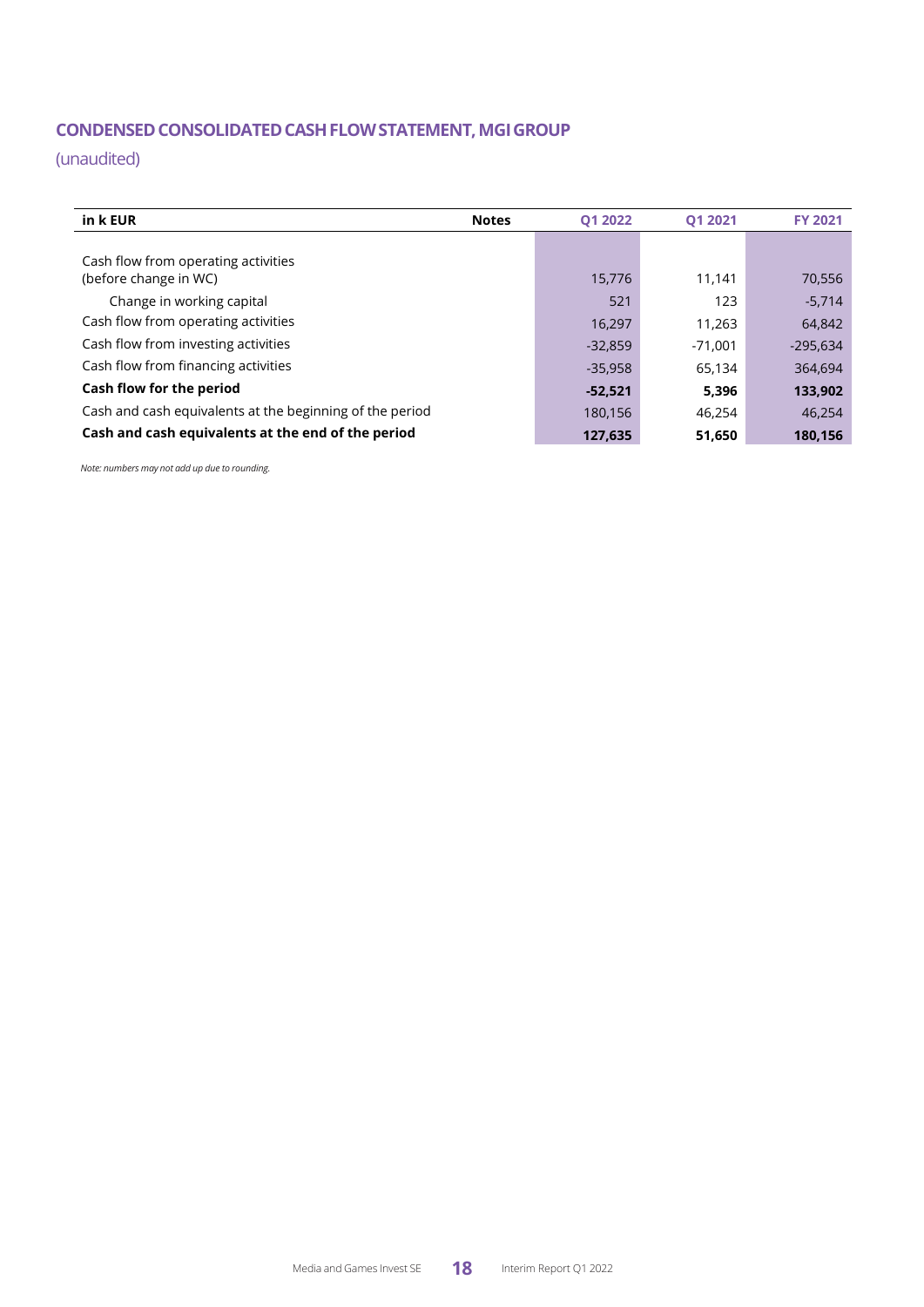# **SELECTED EXPLANATORY NOTES (UNAUDITED)**

## **NOTE 1 BASIS OF PREPERATION**

The financial information presented in this report has been prepared using accounting policies consistent with International Financial Reporting Standards (IFRS) as adopted by the European Union (EU) and as set out in the company's annual financial statements in respect of the year ended December 31, 2021 except as noted below. The financial information does not include all the information and disclosures required in the annual financial statements.

## **NOTE 2 ACQUISITION OF BUSINESSES**

No Acquisitions of businesses were carried out in Q1 2022.

## **NOTE 3 SEGMENT INFORMATION**

#### **a) Products and services from which reportable segments derive their revenues**

Under IFRS 8, on the basis of the internal reporting, operating segments are to be defined across group divisions that are subject to a regular review by the Chief Operating Decision Maker of the company with respect to decisions on the allocation of resources to these segments and the assessment of segment performance. Information reported to the Chief Operating Decision Maker for the purposes of resource allocation and assessment of segment performance is focused on the two segments of Demand Side Platform (DSP) and Supply Side Platform (SSP). Following the transformation from a games company towards an Advertising Software Platform with strong access to first party data from own games the segment reporting has been changed to reflect the new structure of the company. The Demand Side Platforms which were based within the Media Segment have been moved into the new DSP Segment while the Supply Side Platforms as well as the own games content which is integrated into the Supply Side Platforms create since January 1, 2022 the SSP Segment.

### **Description of the advertising value chain and segment reporting**

In the digital advertising market, with its rapid pace of innovation, there exist many players and roles. Within the programmatic advertising industry there are currently two key categories:

- a) **Demand Side Platforms (DSP)**: Which bundle the demand from advertisers and agencies for new users within the Demand Side Platform (DSP).
- b) **Supply Side Platforms (SSP)**: Which bundle integrations with first- and third-party publishers that are integrated within Supply Side Platforms (SSP) to monetize the advertising space in their content.

Starting from the advertiser's point of view, the first station in the online advertising services industry is, depending on the degree of outsourcing needs, an agency or trade desk. The services of an agency comprise creating, planning and execution of advertising campaigns. Large advertising agencies such as WPP offer a full-service package, allowing an advertiser to completely outsource advertising-related activities.

The next step in the value chain and a necessary function in programmatic advertising is a Demand Side Platform (DSP). A DSP bundles the demand of advertising buyers and enriches it with specific data to be able to match the advertising content most efficiently with advertising inventory. An example of a DSP is the company the Trade Desk, or within MGI, Verve DSP.

The counterpart of a DSP is a Supply Side Platform (SSP). An SSP bundles the supply of advertising space from publishers including specific information about the characteristics of the available advertising inventory. Large networks such as Google or MGI have their own SSPs, but there are also several independent players such as Fyber or PubMatic, who are trying to maximize ad space yields. An advertising exchange sometimes sits between DSPs and SSPs and acts as a marketplace for both the supply and demand of advertising space. Often, this is an automated process in the form of real time bidding (RTB). However, the focus of DSPs, SSPs and ad-exchanges are somewhat blurred (as is the case of MGI where advertising is sometimes conducted through the Verve DSP, which might connect directly with an SSP), while certain publishers negotiate a campaign and its pricing directly with advertisers.

At the other end of the value chain is the publisher, the owner of a medium or media platform wishing to sell its advertising inventory. At this point, the advertisement reaches its audience. Prominent examples include Zynga, King or Embracer, or in the case of MGI, gamigo, WildTangent and AxesInMotion, which are in charge of MGI's games inventory (i.e. games IP`s, audiences and platforms).

## **DSP Segment**

MGI's Demand Side Platform enables advertisers to drive user acquisition campaigns across the open internet. Through our selfservice, cloud-based platform, advertisers can create, manage and optimize data-driven digital advertising campaigns across all relevant ad formats and channels (including e.g. display, native and video) and devices (mobile, desktop, digital out-of-home and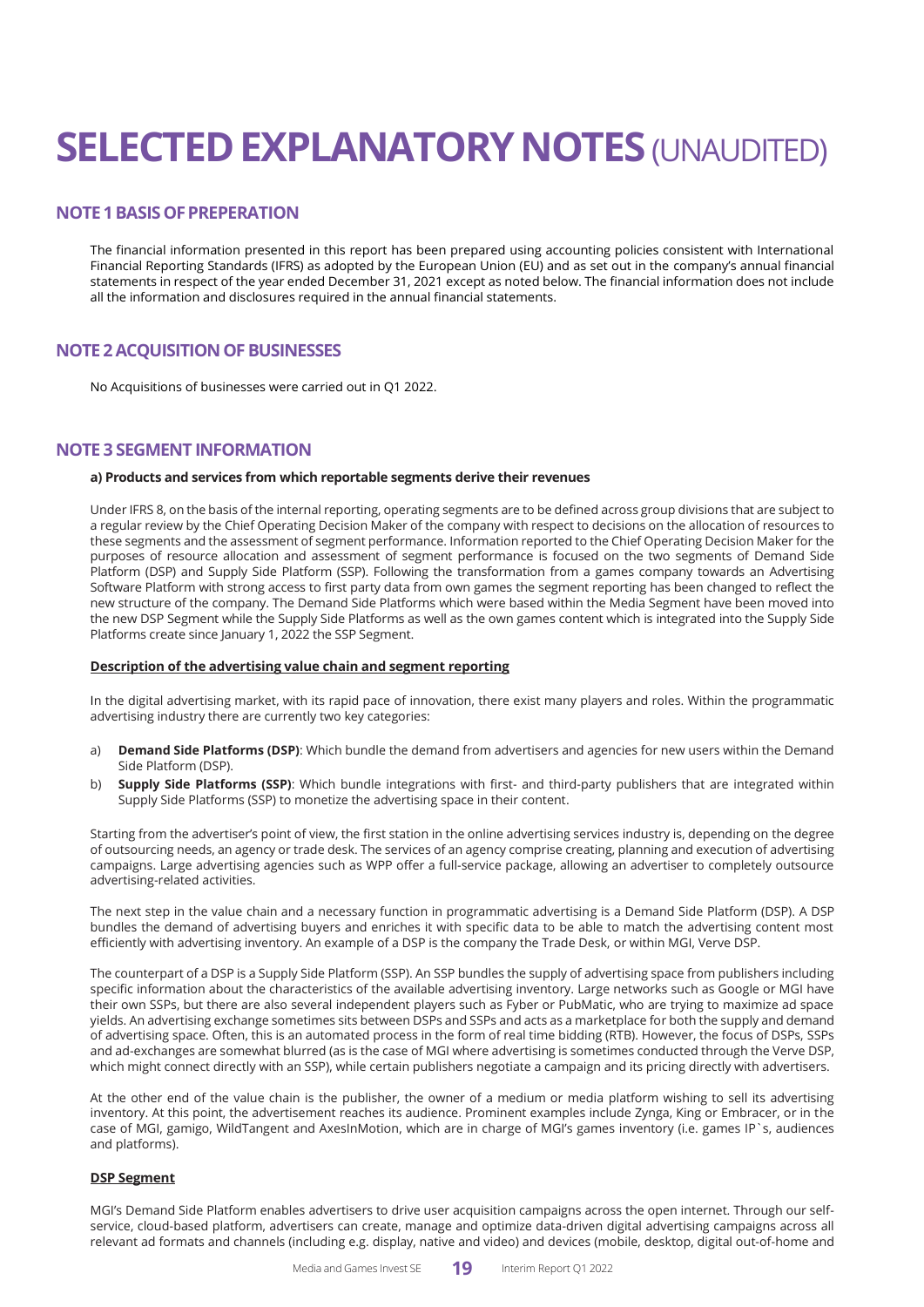connected TV). Based on our vertical infrastructure approach, our Demand Side Platform is integrated with our Supply Side Platform (SSP) which provides access to major first- and third-party inventory from publishers. Our first-party inventory mainly relates to advertising space in casual games from various acquisitions carried out since 2012. The combination of owned content and third-party content provides advertisers a global reach and a broad set of audience data which results in very strong targeting capabilities for their user acquisition campaigns.

Our clients on the demand side are primarily large brands from Fortune 500 Companies as well as agencies such as WPP or Mediacom, which manage the budgets of large advertisers. Our Demand Side Platform generates revenue by charging usagebased fees based on a percentage of a client's total spend on advertising. With products like ATOM or Moments.AI, MGI's platform offers value-added services which provide targeting solutions to advertisers in a world without identifiers and cookies.

The DSP segment contains the acquired Demand Side Platforms including Platform161, LKQD, Match2One and Adspree Media, which were allocated previously to the Media Segment.

### **SSP Segment**

MGI's Supply Side Platform helps publishers and its own games studios to monetize their ad inventory / ad spaces while keeping full control over it. Publishers connect to the SSP by integrating our SDKs into their content. Connected to our own Demand Side Platform, as well as third-party Demand Side Partners, we enable marketers to drive return on their ad spent and reach addressable audiences across all relevant ad formats, channels and devices. Our infrastructure approach allows for an efficient processing and utilization of data in real time leading to a superior monetization for publishers by increasing the value of an impression and by providing incremental demand through our own DSP and through our well-established relationships with more than 5,000 advertisers and well over 80 third-party DSPs. Publishers can then sell their ad inventory to advertisers using real-time bidding techniques. Through Verve's powerful data enrichment engine, users of apps are segmented in a privacy-compliant manner. As a result, advertisers who consider the user most valuable based on the segmentation will bid the most for the ad space. In this way, the advertising space can be sold by publishers in the most efficient and profitable way.

Our clients on the supply side are primarily publishers and app developers that allow us to directly integrate with their apps, maximizing automation and sales efficiency of ad inventory. In addition, the SSP Segment also includes the own games studios which provide first-party data and in-game advertising spaces. A smaller portion of the revenues in this segment is generated directly with consumers from in-game item sales and game subscriptions. The majority of the revenues are generated by usagebased platform fees based on a percentage of a client's total supply revenues.

The SSP segment contains amongst others the acquired Supply Side Platforms including Smaato and Pubnative (previously allocated to the Media Segment) as well as the Games Companies KingsIsle, WildTangent and TrionWorlds (previously allocated to the Games Segment).

|                                       | <b>DSP</b> | <b>SSP</b> | <b>CONSOLIDATED</b> |
|---------------------------------------|------------|------------|---------------------|
| in k EUR                              | 31-Mar-22  | 31-Mar-22  | 31-Mar-22           |
| <b>Revenues</b>                       | 4,604      | 61,267     | 65,871              |
| <b>EBITDA</b>                         | 113        | 16,759     | 16,872              |
| Depreciation and amortization         |            |            | -7,094              |
| Financing income                      |            |            | 62                  |
| Financing expenses                    |            |            | $-6,691$            |
| Earnings before taxes (EBT)           |            |            | 3,148               |
| Income taxes                          |            |            | $-606$              |
| Net result from continuing operations |            |            | 2,542               |

#### **b) Segment revenues and segment results**

|                                       | <b>DSP</b> | <b>SSP</b> | <b>CONSOLIDATED</b> |
|---------------------------------------|------------|------------|---------------------|
| in k EUR                              | 31-Mar-21  | 31-Mar-21  | 31-Mar-21           |
| <b>Revenues</b>                       | 3,522      | 48,408     | 51,930              |
| <b>EBITDA</b>                         | 256        | 11,836     | 12,093              |
| Depreciation and amortization         |            |            | $-6,700$            |
| Financing income                      |            |            | 36                  |
| Financing expenses                    |            |            | $-2,176$            |
| <b>Earnings before taxes (EBT)</b>    |            |            | 3,253               |
| Income taxes                          |            |            | $-960$              |
| Net result from continuing operations |            |            | 2,292               |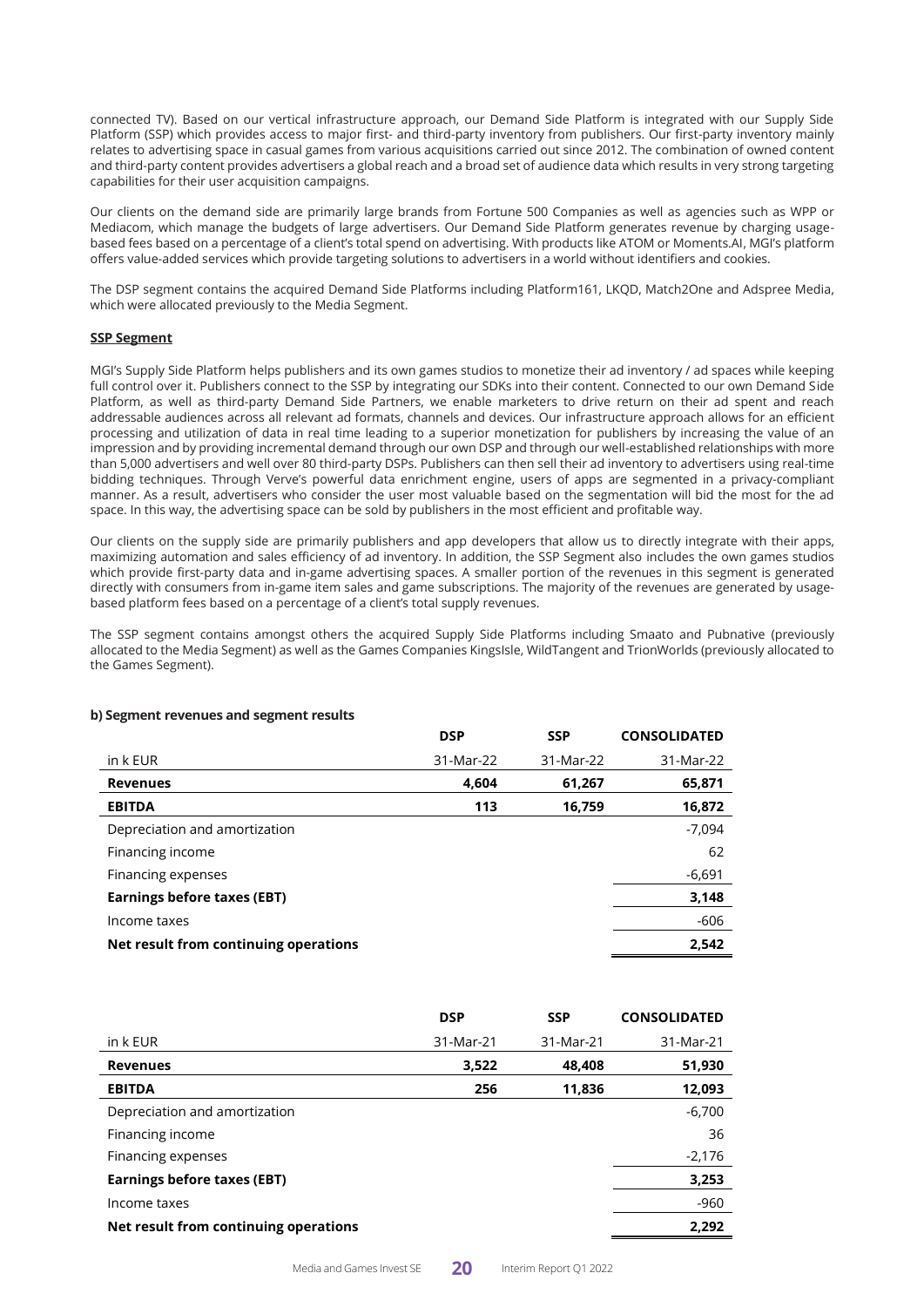The company does not use geographical information for purposes of internal controlling nor for management reports. A separate collection of such data would result in disproportional costs.

Due to the structure of customers in the DSP and SSP segment, there are no customers that constitute a proportion of more than 10 percent of the company's revenues. The software clients of both segment in general are characterized by a large number of Fortune 500 customers. There are no customers that are responsible for more than 10 percent of the company's revenues.

The accounting policies of the reportable segments correspond to the company's accounting policies described above. The segment result represents the result that each segment generates with allocation of the share of the central administrative costs including the remuneration of the Governing Board. The segment results are reported to the company's Chief Operating Decision Maker for the purpose of resource allocation to the segments and the assessment of segment performance.

### **c) Segment assets**

| in k EUR                                 | 31-Mar-22 | 31-Dec-21 |
|------------------------------------------|-----------|-----------|
| <b>DSP</b>                               | 41.956    | 45.684    |
| <b>SSP</b>                               | 827.170   | 888.409   |
| <b>Consolidated total segment assets</b> | 869.127   | 934.093   |

For the purpose of monitoring segment performance and allocating resources to segments, the company's Chief Operating Decision Maker monitors the tangible, intangible and financial assets attributable to the individual segments. All assets including goodwill are allocated to the reportable segments. MGI engaged an independent BIG4 advisor in 2020 and 2021, for impairment test of the goodwill and the segments goodwill allocation (based on the previous company's segments).

## **NOTE 4 INTANGIBLE ASSETS INCLUDING ACQUISITIONS**

The change in Goodwill is mainly related to FX currency differences. Other Intangible Assets includes acquired intangible assets from business combination, self-developed intangible assets, IPs, licenses and advanced payments on licenses due to acquisitions and the in-house development of the games and AdTech platforms.

| In kEUR           | 31-Mar-2022 | 31-Dec-2021 |
|-------------------|-------------|-------------|
| Goodwill          | 416,909     | 411,992     |
| Other Intangibles | 204.027     | 193.754     |

## **NOTE5 DISPOSALS**

There were no material sales or disposals in Q1 2022.

## **NOTE 6 LONG-TERMLIABILITIES**

As of March 31, 2022, the long-term liabilities of MGI decreased by k EUR 9,675 to k EUR 373,493 (December 31, 2021: k EUR 383,168) based on the reclassification of earn-out liabilities from long-term to short-term.

## **NOTE 7 SHORT-TERMLIABILITIES**

The short-term liabilities of MGI decreased by k EUR 53,678 on December 31, 2021 to k EUR 189,754 compared to k EUR 243,432 on December 31, 2021, mainly affected by the repayment of the credit facility as well as a decreased amount of trade payables.

## **NOTE 8 SHAREHOLDERS' EQUITY**

As of March 31, 2022, the total shareholders' equity slightly decreased to k EUR 305,879 (December 31, 2021: k EUR 307,493) driven by fair value losses of other comprehensive income.

The subscribed capital of MGI remained stable at k EUR 149,680 (December 31, 2020) to k EUR 149,680.

No dividends were paid in Q1 2022.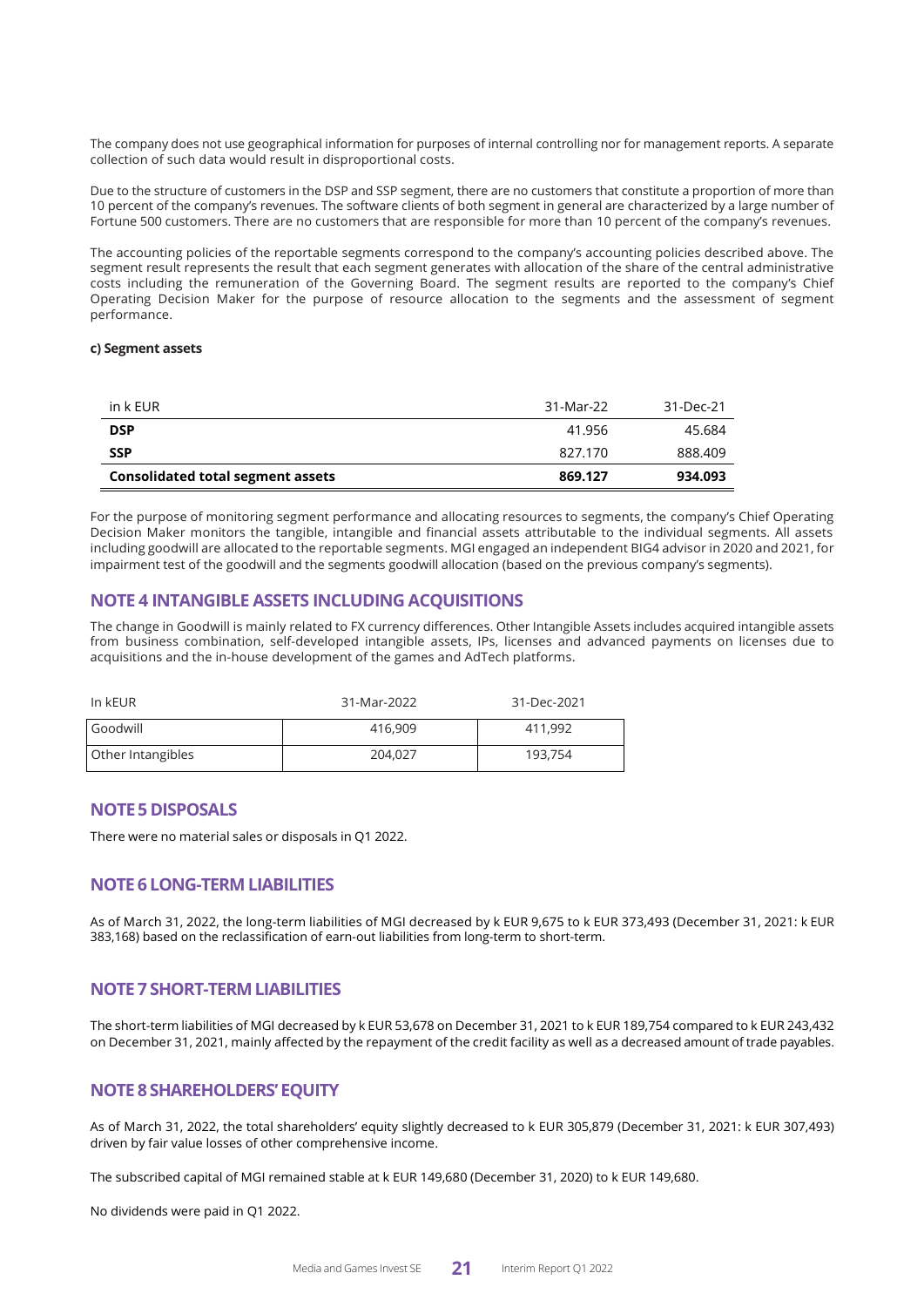## **NOTE9 NETREVENUE**

MGI achieved in Q1 2022 a net revenue of k EUR 65,871 (Q1 2021: k EUR 51,930). The increase of k EUR 13,941 was due to strong organic growth of 18% in the first quarter of 2022 of as well as the revenues of Smaato and Match2One that were fully reflected in Q1 2022.

## **NOTE 10 SERVICESPURCHASED &OTHEROPERATING EXPENSES**

For Q1 2022, MGI disclosed services purchased and other operating expenses of k EUR 43,384 (Q1 2021: k EUR 32,299). The increase of k EUR 11,086 is a result of the increased operations of the company due to organic and M&A driven revenue growth.

## **NOTE 11PERSONNELEXPENSES**

In Q1 2022, the personnel expenses increased by k EUR 3,584 to k EUR 17,318 (Q1 2021: k EUR 13,734). This increase is driven by the communicated hiring of key employees to support further long-term organic revenue growth in the media business as well as the acquired employees of Smaato and Match2One which have not been part of the company in the same period in the previous year.

## **NOTE12DEPRECIATION,AMORTIZATIONANDWRITE-DOWNS**

Depreciation, amortization and write-downs amounted in Q1 2022 to k EUR 7,094 (Q1 2021: k EUR 6,700). The increase is mainly due to additional PPA depreciation and amortization of the acquired companies and assets. In Q1 2022, no impairment charges were made on goodwill.

## **NOTE 13 RELATED PARTY TRANSACTIONS**

Balances and transactions between the company and its subsidiaries, which are related parties, have been eliminated during consolidation and are not explained in these notes. Details of transactions between the company and other related parties are given below. In addition to the Management Board, family members close to the Board and, in principle, investments and the shareholders can all be considered relationships to associated companies and persons under IAS 24 Related Party Disclosures.

Remco Westermann is part of the four-member Board of Directors of the company and personally holds 90% of the shares in Sarasvati GmbH, which in turn holds 100% of the shares in Bodhivas GmbH, which in turn held 27.8% of the company and 36.9% of the voting rights as of March 31, 2022.

Remco Westermann is a member of the Board of Directors of the company since May 31, 2018 and is the Managing Director of Bodhivas GmbH, Sarasvati GmbH, Garusadana GmbH, Bodhisattva GmbH and Jarimovas GmbH, Düsseldorf. Additionally, Jaap Westermann holds 10% of Sarasvati GmbH. Hendrika Westermann is the wife of Remco Westermann, Jaap Westermann is the brother of Remco Westermann, Hendrika, Jaap and Remco Westermann are directors of Jarimovas GmbH, Düsseldorf. As of March 31, 2022 the company has a receivable of k EUR 954 against Bodhivas GmbH (31 December 2021: k EUR 954). Furthermore, Bodhivas GmbH acquired in the first half year 2021 Senior Secured Bonds of MGI (ISIN: SE0015194527). Total nominal value amounted to k EUR 2,000.

Tobias M. Weitzel is a member of the Board of Directors of the company since May 31, 2018. He holds 500,000 phantom stock in the company. Tobias M. Weitzel increased his number of MGI shares by 684,500 after the expiration of a lock-up-agreement that was placed on the MGI shares Mr. Weitzel received for the sale of his gamigo AG shares to MGI in 2020. These shares were already issued in 2020 as part of a capital increase in kind whereby the gamigo shares were acquired by MGI. The MGI shares which Tobias M. Weitzel finally received now were held in a custody account during the lock-up period. Tobias M. Weitzel now holds 1,209,228 shares in the company.

Elizabeth Para is a member of the Board of Directors of the company since 31 January 2020. She holds 500,000 phantom stock in the company. Elizabeth Para increased her number of MGI shares by 707,292 after the expiration of a lock-up-agreement that was placed on the MGI shares Elizabeth Para received for the sale of her gamigo AG shares to MGI in 2020. These shares were already issued in 2020 as part of a capital increase in kind whereby the gamigo shares were acquired by MGI. The MGI shares Elizabeth Para finally received were held in a custody account during the lock-up period. Elizabeth Para now holds 1,505,716 shares in the company.

Antonius Reiner Fromme is a member of the Board of Directors of the company since April 15, 2021. He does not hold any shares in the company.

## **NOTE 14 OTHER DISCLOSURES**

There are no new significant litigations or claims in Q1 2022.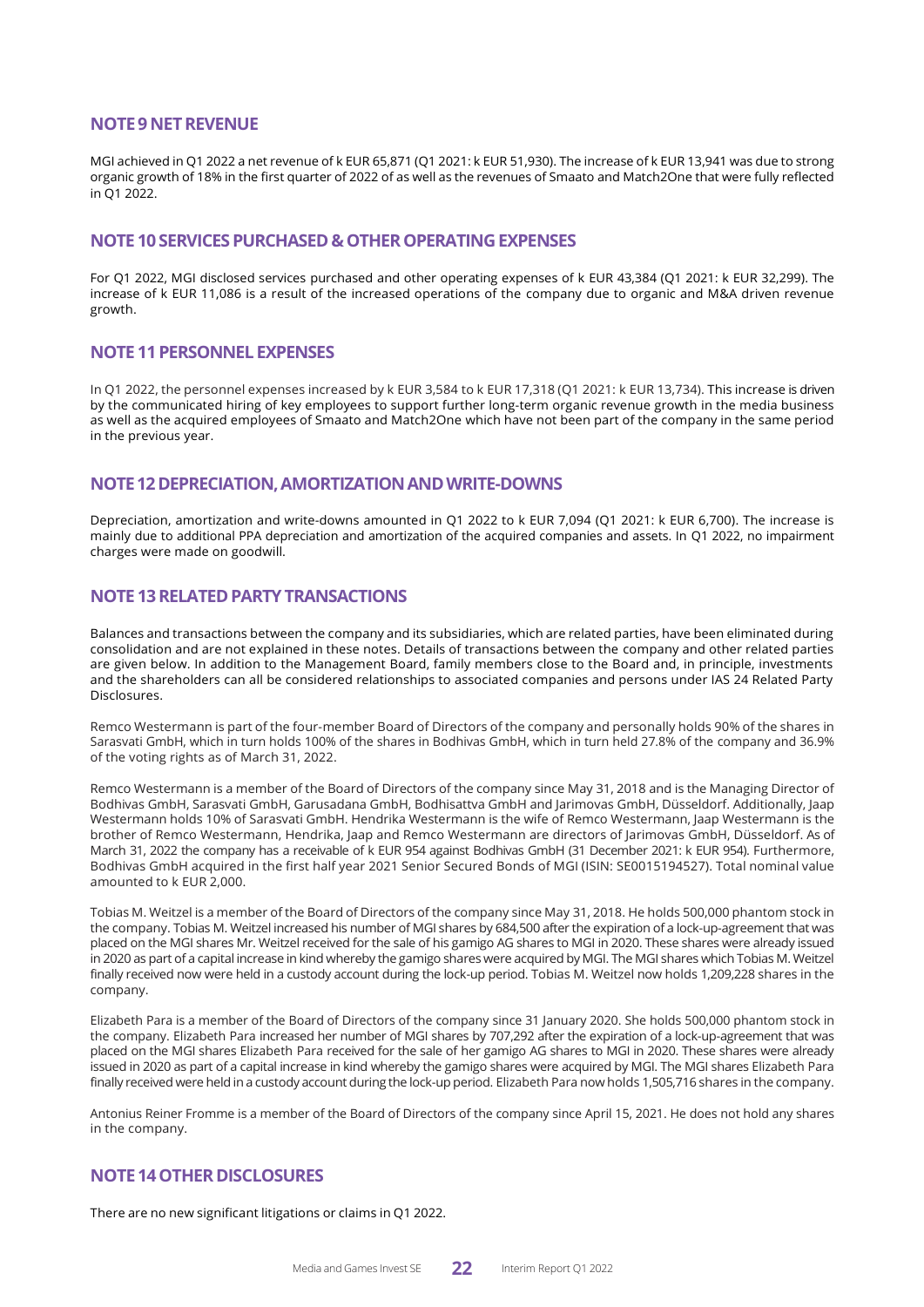## **NOTE 15 SHAREHOLDERS1, <sup>2</sup>**

| 1              | <b>Bodhivas GmbH</b>                   | 27.8% |
|----------------|----------------------------------------|-------|
| $\overline{2}$ | Oaktree Capital Management LLP         | 9.1%  |
| 3              | Janus Henderson Investors              | 5.0%  |
| 4              | Nordnet Pension Insurance              | 1.1%  |
| 5              | Avanza Pension                         | 1.1%  |
| 6              | Crédit Mutuel Asset Management         | 1.1%  |
| 7              | Elizabeth Para                         | 1.0%  |
| 8              | <b>Billings Capital Management LLC</b> | 1.0%  |
| 9              | Tobias M. Weitzel                      | 0.8%  |
| 10             | Didner & Gerge Funds                   | 0.7%  |
| 11             | Finlandia Rahastoyhtiö Oy              | 0.7%  |
| 12             | Columbia Threadneedle                  | 0.7%  |
| 13             | Stena                                  | 0.6%  |
| 14             | Skandia Funds                          | 0.6%  |
| 15             | <b>BlackRock</b>                       | 0.6%  |
| 16             | Chelverton Asset Management            | 0.5%  |
| 17             | Life Insurance Skandia                 | 0.5%  |
| 18             | PMG Fonds Management                   | 0.4%  |
| 19             | Crystal Asset Management AG            | 0.4%  |
| 20             | State Street Global Advisors           | 0.3%  |

Note (1) Source: Monitor by Modular Finance AB. Compiled and processed data from various sources, including Euroclear but excluding Clearstream as of March 31, 2022.

Note (2) Clearstream is the settlement and custody agent for all shares traded on the German stock exchanges or not deposited on a Swedish depository. Clearstream does not provide share registers to issuers and therefore the issuer has very limited information about the part of the shareholders who have not deposited their shares on a Swedish<br>depository and are therefore registered in the Eu In this case, the issuer only has knowledge of the number of shares registered in the Euroclear share register.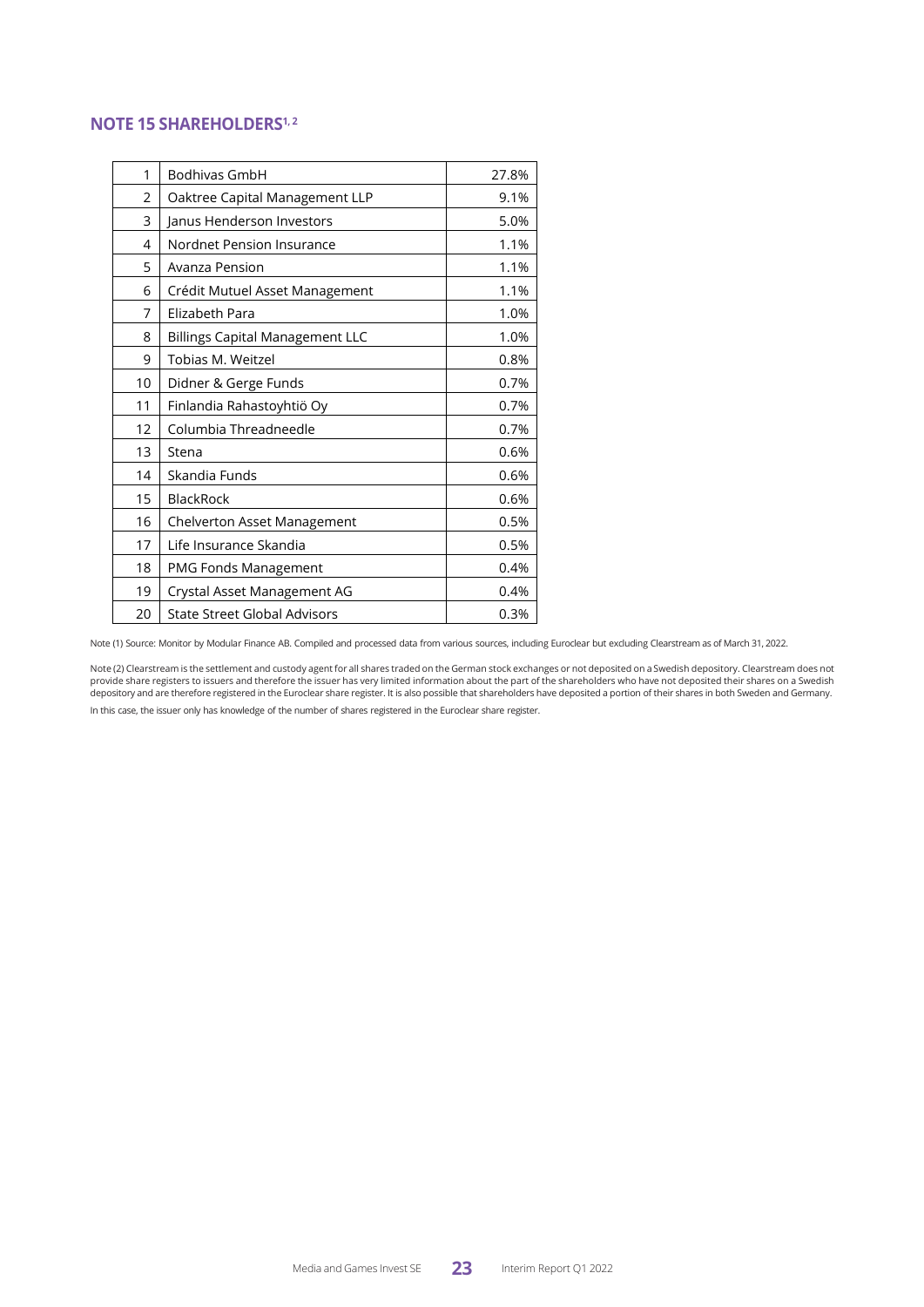## **DEFINITONSOFKEYPERFORMANCEINDICATORS**

| <b>EBIT</b>             | Earnings before interest and taxes                                                                                                                                                                                                                                                                                                                                       |
|-------------------------|--------------------------------------------------------------------------------------------------------------------------------------------------------------------------------------------------------------------------------------------------------------------------------------------------------------------------------------------------------------------------|
| <b>EBIT</b> margin      | EBIT as a percentage of net revenues                                                                                                                                                                                                                                                                                                                                     |
| <b>Adjusted EBIT</b>    | EBIT excluding one-time costs and PPA amortization                                                                                                                                                                                                                                                                                                                       |
| Adjusted EBIT margin    | Adjusted EBIT as a percentage of net revenues                                                                                                                                                                                                                                                                                                                            |
| <b>EBITDA</b>           | Earnings before interest, taxes, depreciation and amortization                                                                                                                                                                                                                                                                                                           |
| EBITDA margin           | EBITDA as a percentage of net revenues                                                                                                                                                                                                                                                                                                                                   |
| Adjusted EBITDA         | EBITDA excluding one-time costs                                                                                                                                                                                                                                                                                                                                          |
| Adjusted EBITDA margin  | Adjusted EBITDA as a percentage of net revenues                                                                                                                                                                                                                                                                                                                          |
| Adjusted Net Result     | Net Result excluding PPA amortization                                                                                                                                                                                                                                                                                                                                    |
| <b>Equity Ratio</b>     | Equity as a percentage of total assets                                                                                                                                                                                                                                                                                                                                   |
| Growth in revenues      | Net sales for the current period divided by net sales for the corresponding<br>period of the previous year                                                                                                                                                                                                                                                               |
| Leverage Ratio          | Net Interest Bearing Debt divided by adj. EBITDA for the past 12 months<br>excluding shareholder and related party loans                                                                                                                                                                                                                                                 |
| Interest Coverage Ratio | Adj. EBITDA divided by net financial items (cash interest payments, does not include<br>non-cash items, e.g. IFRS16 interest) for the past 12 months                                                                                                                                                                                                                     |
| Organic Revenue Growth  | Organic Revenue Growth does include growth calculated on a year-over-year<br>basis from companies being within the Group for twelve months or more.<br>What is excluded is the revenue growth from acquisitions that have not been<br>part of the group in the last twelve month, and the decline from sales stem-<br>ming from closures/divestment of whole businesses. |

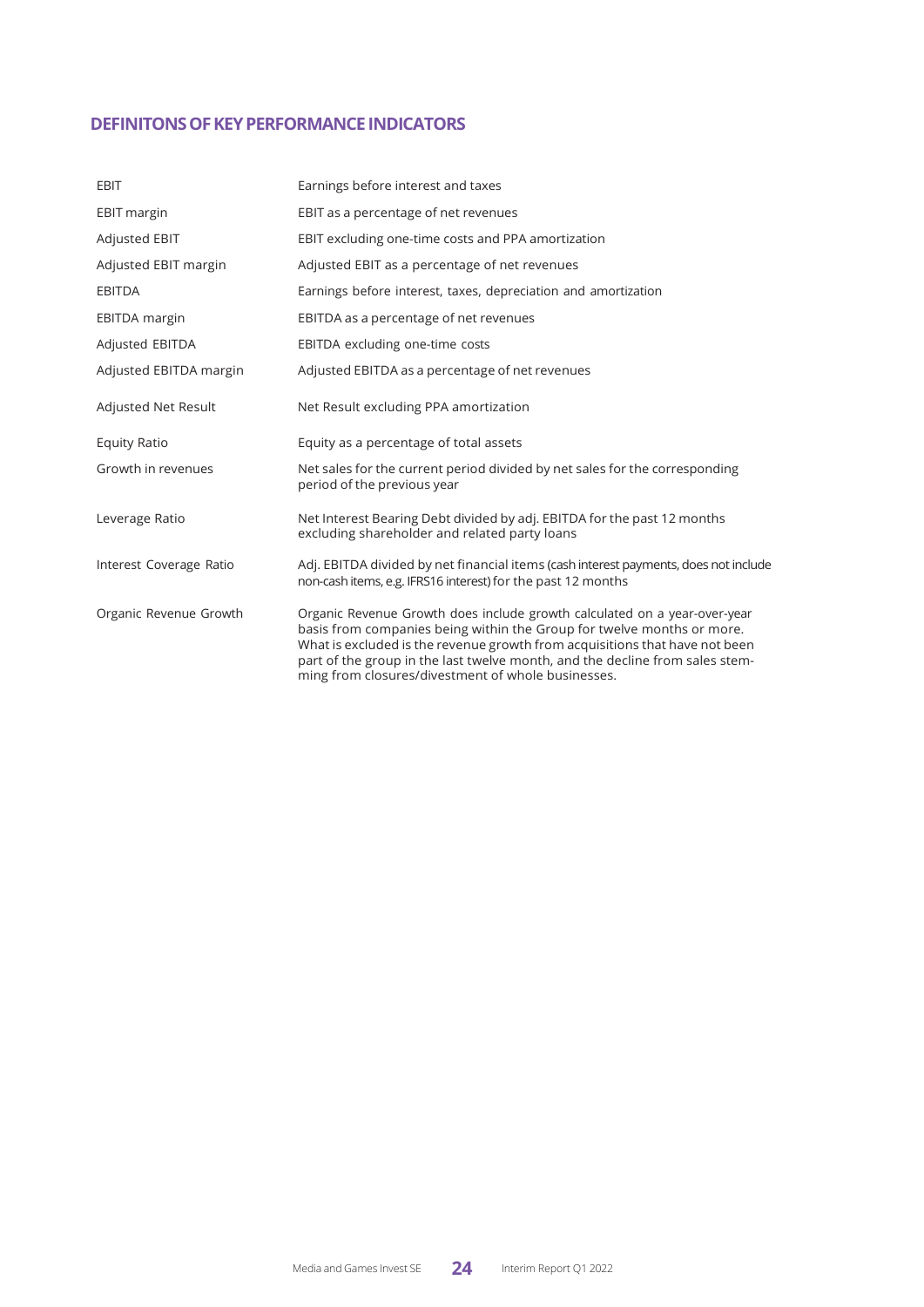## **PARENT COMPANY**

MGI with its headquarters in Valletta, Malta, is the parent company of the group.

## **FINANCIALCALENDAR**

| Annual General Meeting 2022 | 29.07.2022 |
|-----------------------------|------------|
| Half Year Report Q2 2022    | 31.08.2022 |
| Interim Report Q3 2022      | 30.11.2022 |

## **INVESTOR CONTACT**

The latest information on the company is published on its website [www.mgi.group.](http://www.mgi.group/) The company can be contacted by email [info@mgi-se.com o](mailto:info@mgi-se.com)r [soeren.barz@mgi-se.com.](mailto:soeren.barz@mgi-se.com)

## FOR FURTHER INFORMATION, PLEASE CONTACT:

Remco Westermann, CEO Email: [info@mgi-se.com](mailto:info@mgi-se.com) or [soeren.barz@mgi-se.com](mailto:soeren.barz@mgi-se.com)

## **BOARD DECLARATION**

In all conscience, we assure, as representative for the Board of Directors of the company, that the unaudited condensed consolidated financial statements give a true and fair view of the financial position of the company as at 31 March 2022, and of its financial performance and cash flows for the year then ended, and have been prepared in accordance with IFRS as adopted by the European Union.

Malta, May 31, 2022

Board of Directors